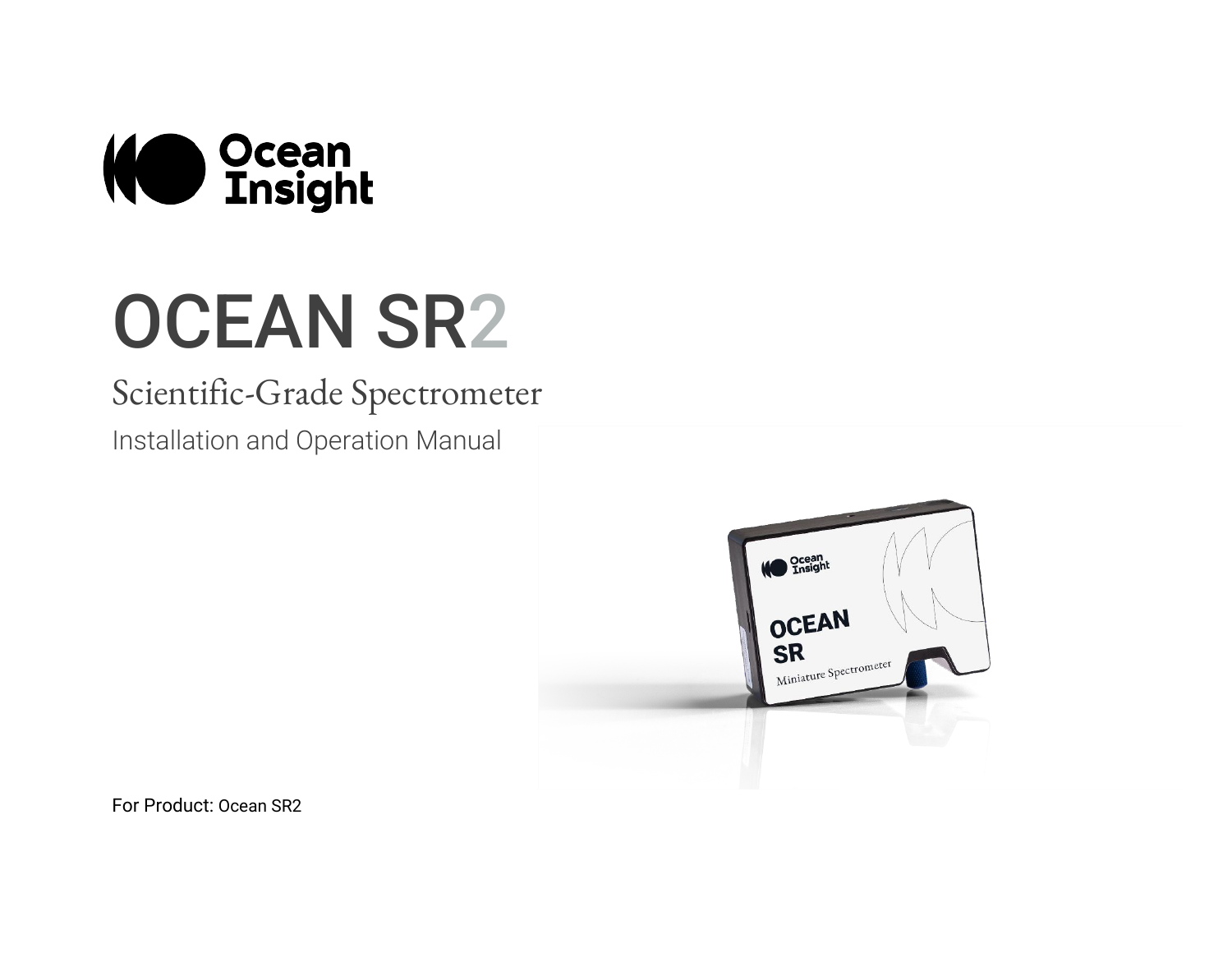#### Locations

#### **Americas**

Ocean Insight, Inc. 8060 Bryan Dairy Rd., Largo, FL 33777, USA

**Manufacturing & Logistics** 4301 Metric Dr., Winter Park, FL 32792, USA

Sales: info@oceaninsight.com Orders: orders@oceaninsight.com Support: techsupport@oceaninsight.com

Phone: +1 727.733.2447 Fax: +1 727.733.3962

#### **Europe, Middle East & Africa**

**Sales & Support** Geograaf 24, 6921 EW Duiven, The Netherlands

**Manufacturing & Logistics** Maybachstrasse 11, 73760 Ostfildern, Germany

Email: info@oceaninsight.eu

Netherlands: +31 26-319-0500 Netherlands Fax: +31 26-319-0505 Germany: +49 711-341696-0 UK: +44 1865-819922 France: +33 442-386-588



#### **Asia**

Ocean Insight Asia 666 Gubei Rd., Kirin Tower Suite 601B Changning District, Shanghai, PRC, 200336

Email: asiasales@oceaninsight.com

China: +86 21-6295-6600 China Fax: +86 21-6295-6708 Japan & Korea: +82 10-8514-3797

www.oceaninsight.com

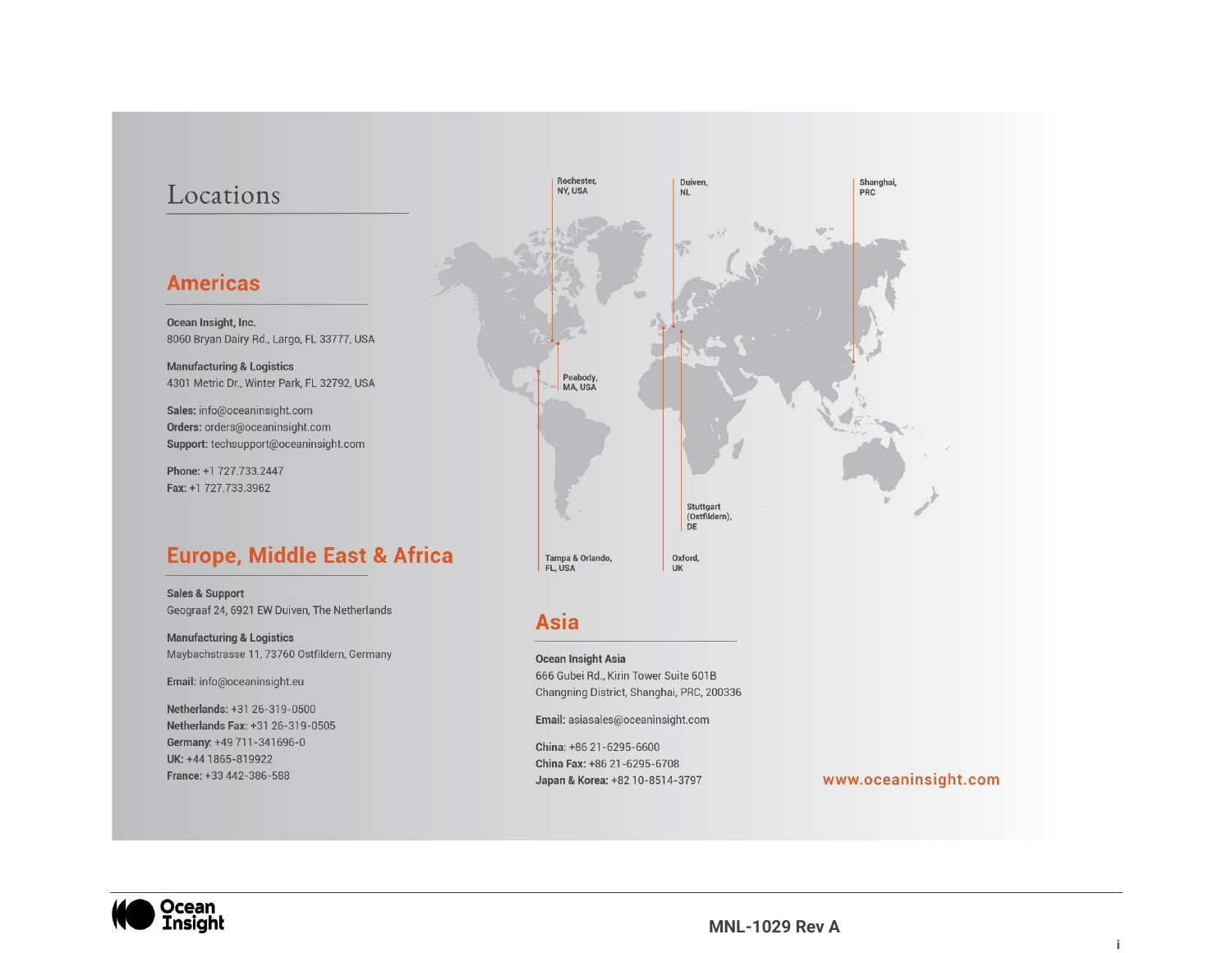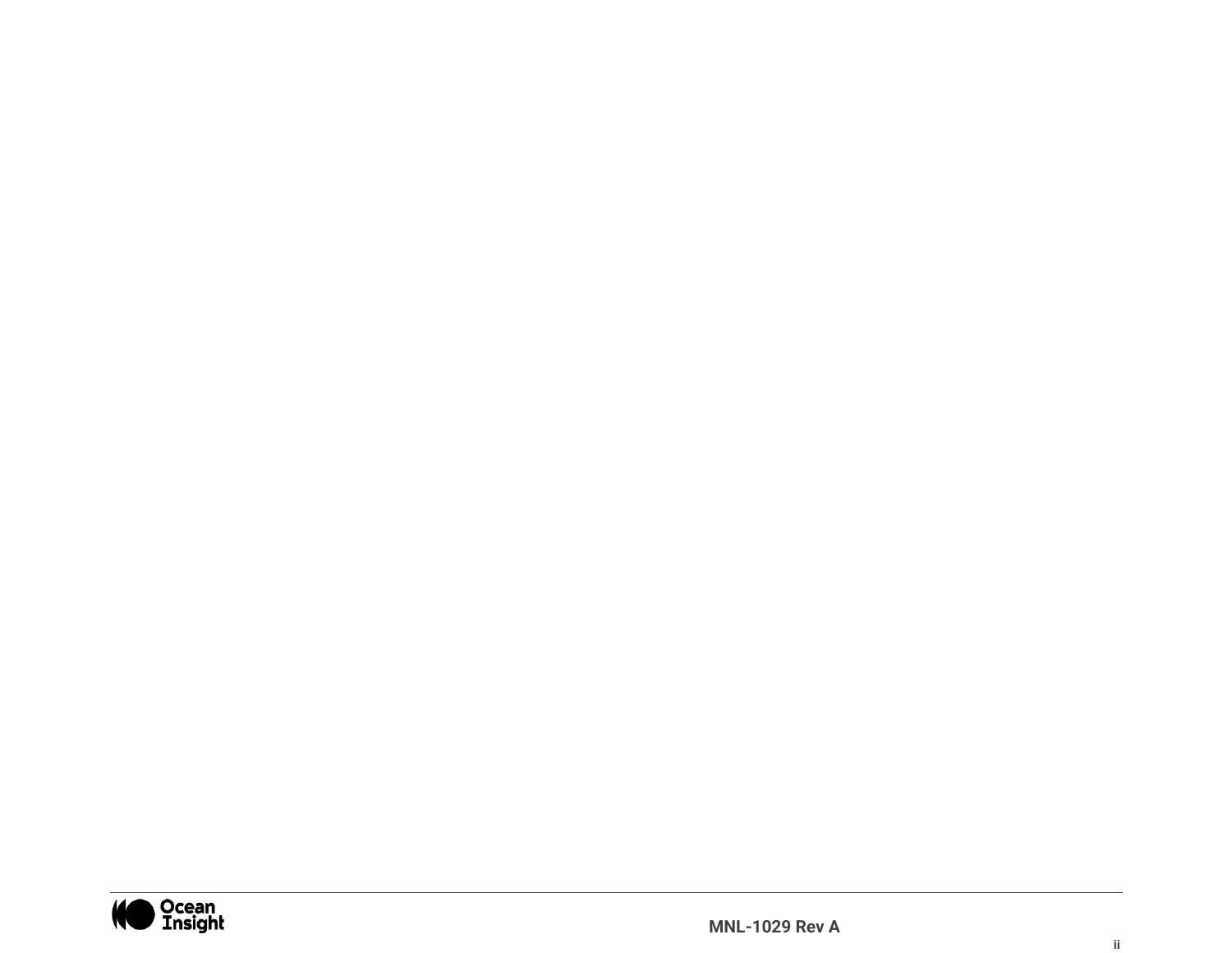# **Table of Contents**

### **Before You Get Started [....................................](#page-4-0) ii**

| Ocean SR2 Connected to Computer Prior to Application |  |
|------------------------------------------------------|--|
|                                                      |  |
|                                                      |  |
|                                                      |  |
|                                                      |  |
|                                                      |  |
|                                                      |  |
|                                                      |  |
|                                                      |  |
|                                                      |  |
|                                                      |  |
|                                                      |  |

**Troubleshooting [..............................................](#page-14-0) 7**

#### **Copyright © 2022 Ocean Insight**

All rights reserved. No part of this publication may be reproduced, stored in a retrieval system, or transmitted, by any means, electronic, mechanical, photocopying, recording, or otherwise, without written permission from Ocean Insight.

This manual is sold as part of an order and subject to the condition that it shall not, by way of trade or otherwise, be lent, re-sold, hired out or otherwise circulated without the prior consent of Ocean Insight, Inc. in any form of binding or cover other than that in which it is published.

#### **Trademarks**

All products and services herein are the trademarks, service marks, registered trademarks or registered service marks of their respective owners.

#### **Limit of Liability**

Every effort has been made to make this manual as complete and as accurate as possible, but no warranty or fitness is implied. The information provided is on an "as is" basis. Ocean Insight shall have neither liability nor responsibility to any person or entity with respect to any loss or damages arising from the information contained in this document.

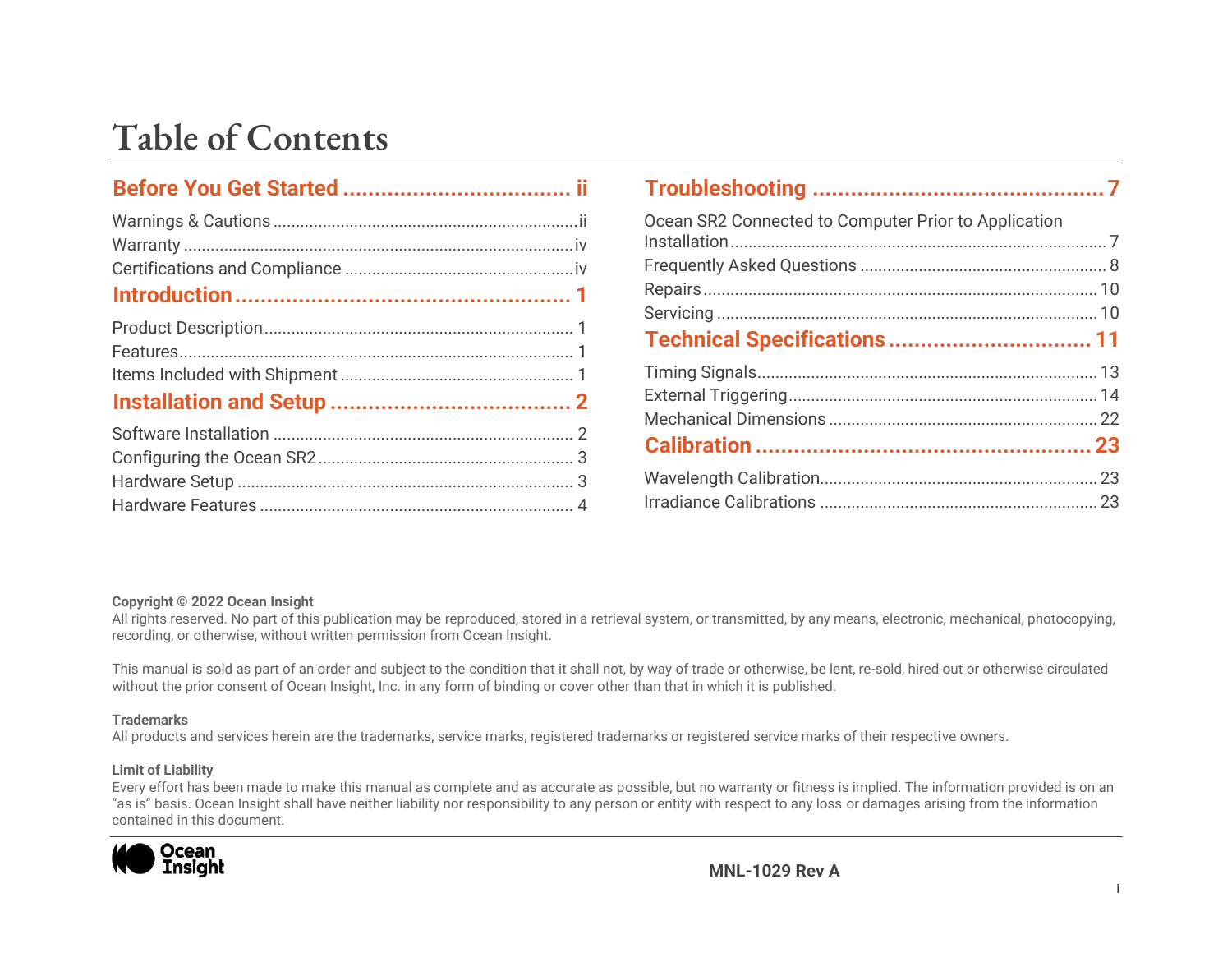## <span id="page-4-0"></span>Before You Get Started

### <span id="page-4-1"></span>Warnings & Cautions

- **Caution:** Do not let contaminants get into the bench. Keep the protective cap on the slit aperture when not connected to an accessory, probe or fiber.
- **Caution:** Only change the slit aperture in a clean environment where contaminants including dust cannot enter the bench during the procedure.
- **Caution:** Substitution of a component or accessory different from that supplied may result in measurement error, equipment damage, increased radio-frequency emissions or decreased immunity from electrical disturbances.
- **Caution:** Repairs should be undertaken only by personnel trained or authorized by Ocean Insight. The device does not contain any user serviceable parts.
- **Caution:** Do not immerse the device in any fluid, place fluids on top of or attempt to clean with liquid detergents or cleaning agents. This may cause an electrical hazard. Do not use if accidental wetting occurs.
- **Caution:** Do not remove any covers. Doing so may increase the risk of electrical shock or compromise the integrity of the optical components.

**Caution:** Do not gas sterilize or autoclave this device.

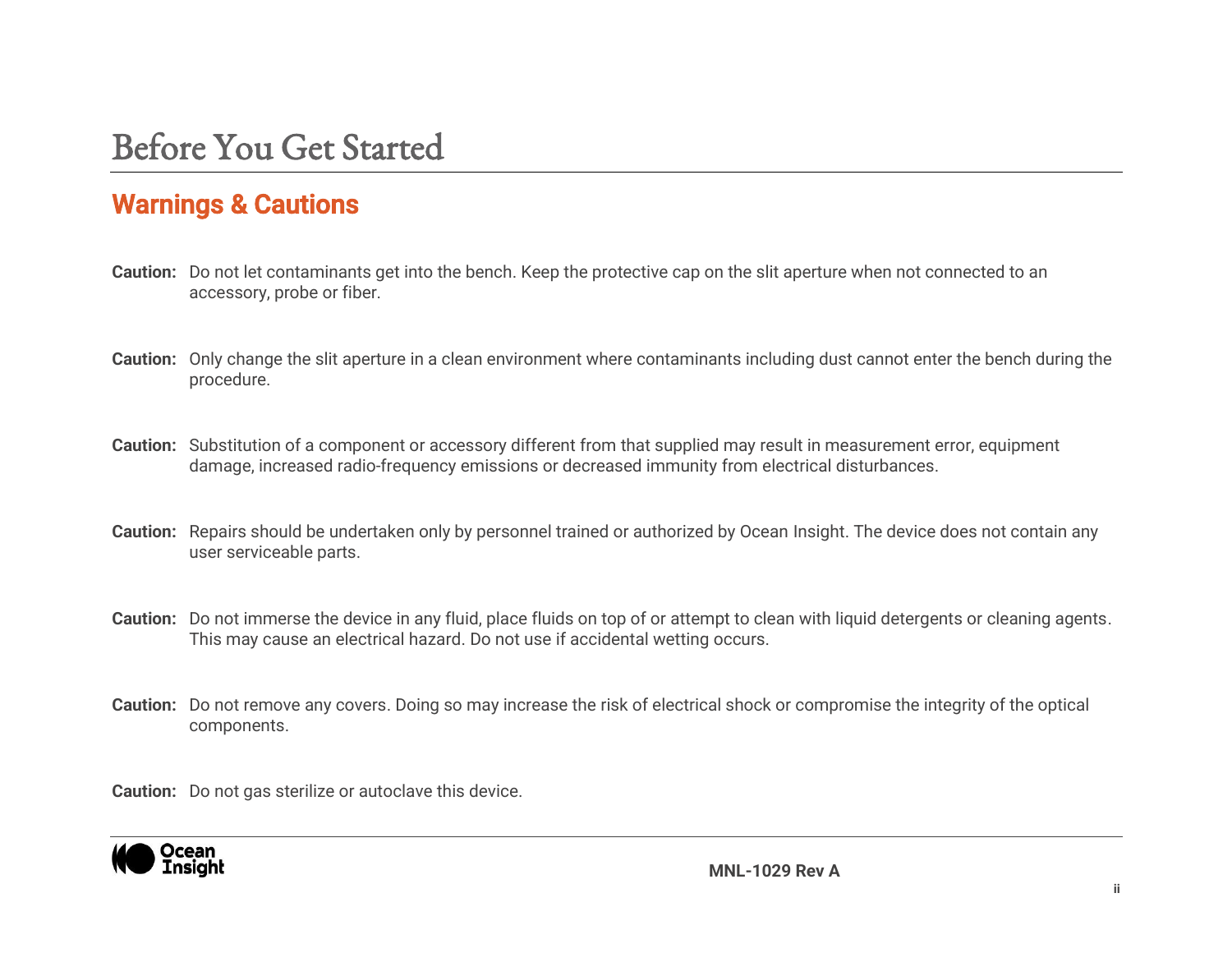**Caution:** Consult local codes and ordinances for proper disposal of equipment and other consumable goods.

- **Caution:** The device and/or accessories may not operate correctly if used or stored outside the relevant temperature and humidity ranges described in the Technical Specifications.
- **Caution:** Do not use if device is dropped and/or damaged. Have an authorized service representative check the device before using again.
- **Caution:** Be sure to install any software BEFORE connecting the spectrometer to your PC or host system. The software installs the drivers required for spectrometer installation. If you do not install the software first, the system may not properly recognize the spectrometer.
- **Caution:** The user of this spectrometer shall have the sole responsibility for any malfunction that results from improper use, faulty maintenance, improper repair, damage or alteration by anyone other than Ocean Insight or their authorized service personnel.

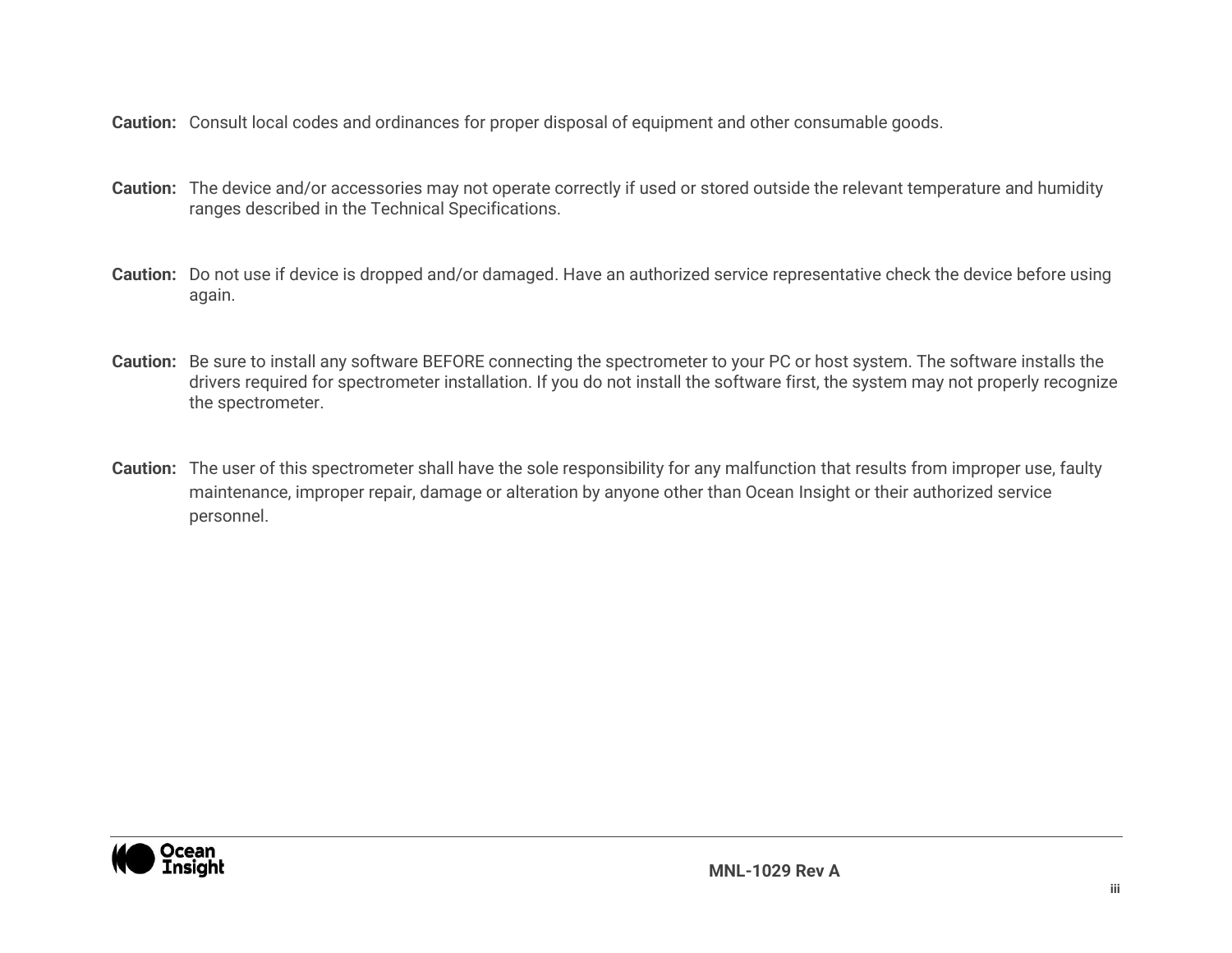### <span id="page-6-0"></span>**Warranty**

For the most current warranty information, please visit [OceanInsight.com.](http://www.oceaninsight.com/)

### <span id="page-6-1"></span>Certifications and Compliance



**This is an FCC Class A product. In a domestic environment, this product may cause radio interference in which case the user may be required to take adequate measures.**



#### **FCC Compliance**

**This equipment has been tested and found to comply with the limits for a Class A digital device, pursuant to Part 15 of the FCC Rules. These limits are designed to provide reasonable protection against harmful interference when the equipment is operated in a commercial environment. This equipment generates uses and can radiate radio frequency energy and, if not installed and used in accordance with the instruction manual, may cause harmful interference to radio communications. Operation of this equipment in a residential area is likely to cause harmful interference in which the user will be required to correct the interference at his own expense.**



**The authority to operate this equipment is conditioned by the requirement that no modifications will be made to the equipment unless the changes or modifications are expressly approved by the manufacturer.**

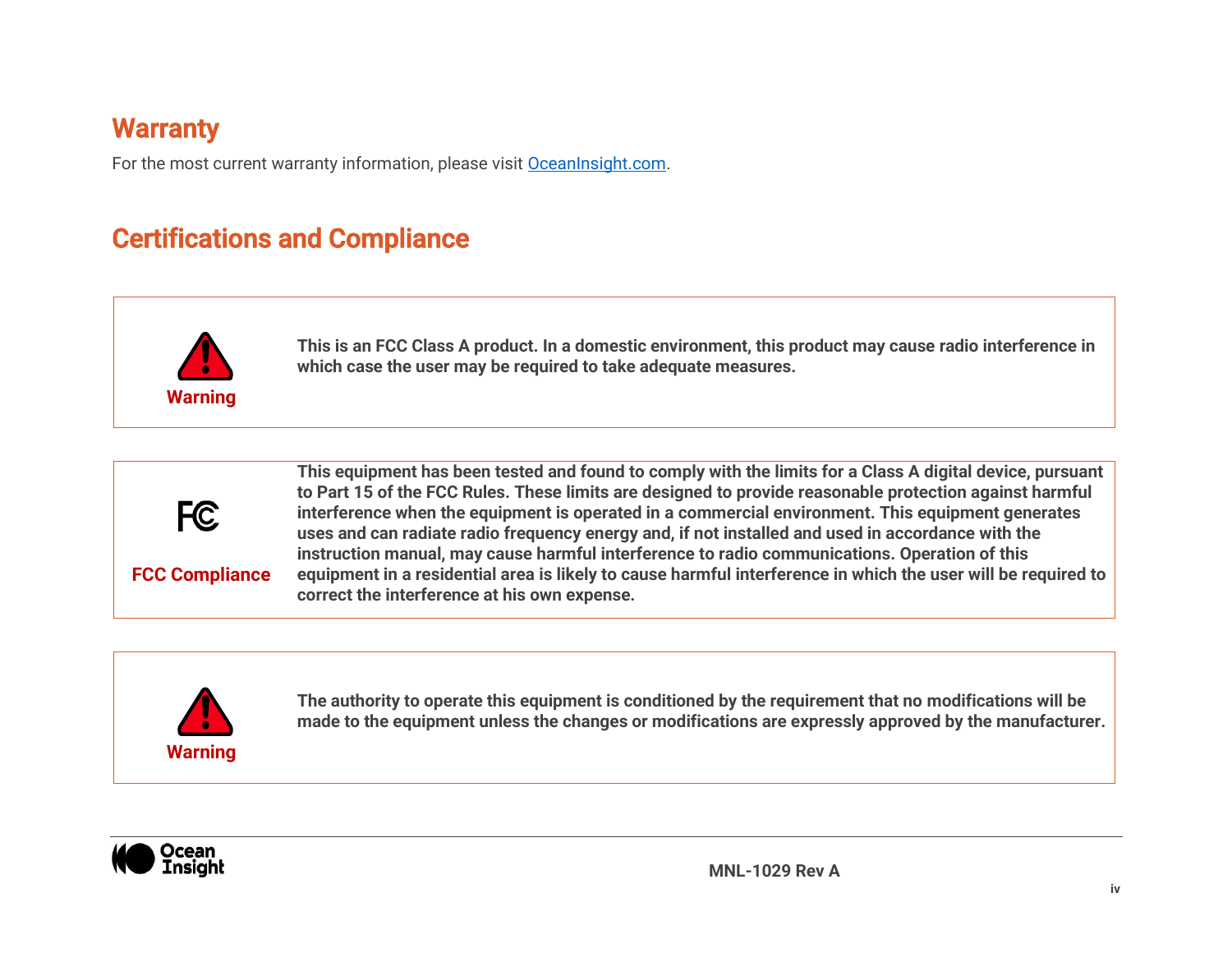

**The WEEE symbol on the product indicates that the product must not be disposed of with normal household waste. Instead, such marked waste equipment must be disposed of by arranging to return to a designated collection point for the recycling of waste electrical and electronic equipment. Separating and recycling this waste equipment at the time of disposal will help to conserve natural resources and ensure WEEE Compliance that the equipment is recycled in a manner that protects human health and the environment.**

**This device has been tested and complies with the following standards:**



**Electromagnetic Compatibility Directive – 2004/30/EU**

**EN 61326-1:2013**

**EN 55011:2009 w/A1:2010**

**RoHS Compliant This device complies with RoHS materials standards.**

#### **ISO Certification**

**Ocean Insight, the applied spectral knowledge company, has been certified for ISO 9001:2015 certification applicable to the design and manufacture of electro-optical equipment.**

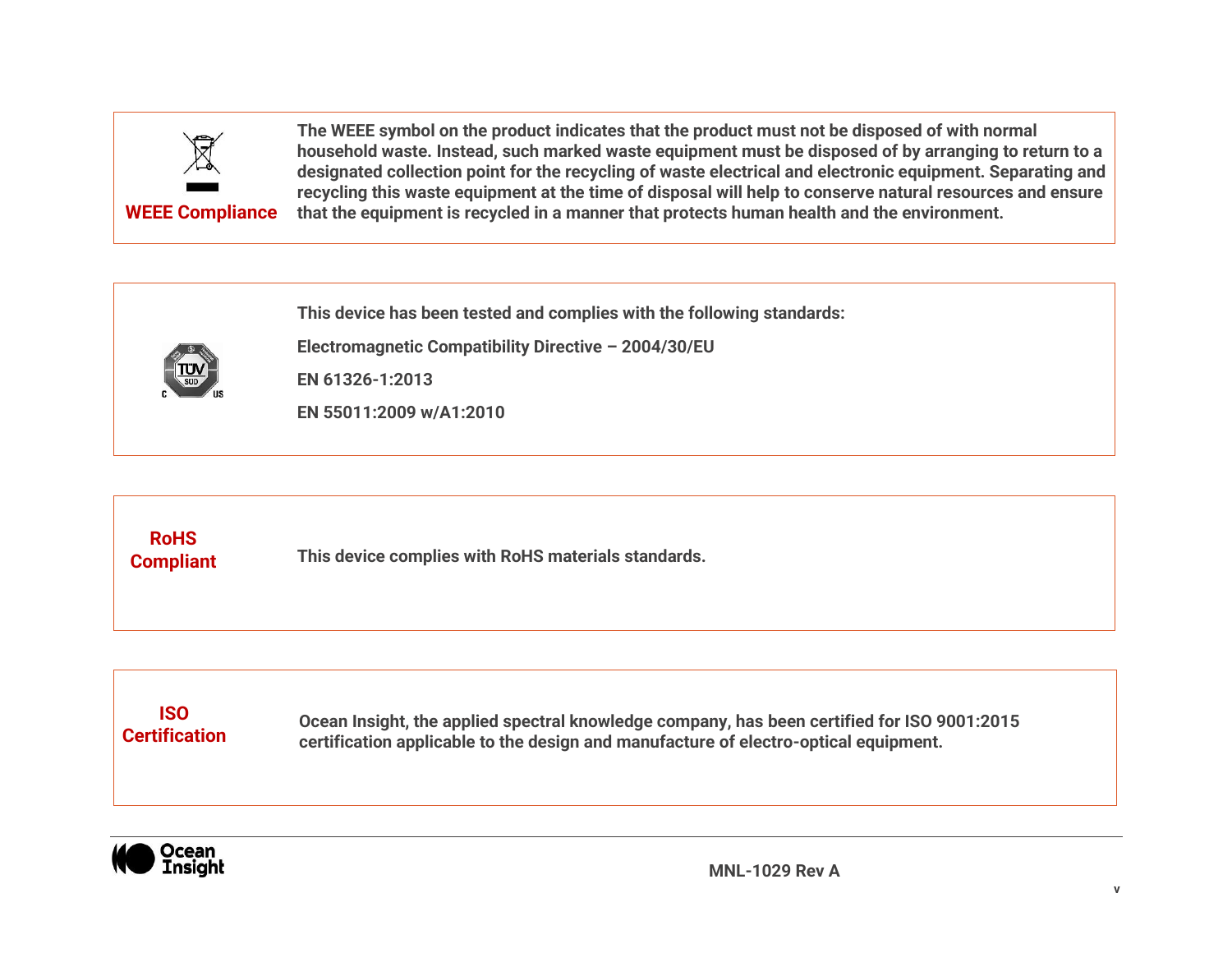# <span id="page-8-0"></span>Introduction

### <span id="page-8-1"></span>Product Description

Ocean SR2 spectrometers are built using industry leading manufacturing techniques that help deliver high thermal stability and low unit-to-unit variation without compromising the flexibility and configurability that are the hallmark of the design. Features such as interchangeable slits, indicator LEDs and simple device connectors deliver more freedom and flexibility.

### <span id="page-8-2"></span>Features

- Plug-and-play capability via the USB-C connection.
- User-interchangeable slit.
- LEDs show data transfer status.
- Compact and lightweight.
- 4 GPIO pins and the ability to provide power to external devices through the Ocean Insight standard 16 pin connector.
- OceanDirect Software Included

### <span id="page-8-3"></span>Items Included with Shipment

- Ocean SR2 Spectrometer
- USB-C Cable
- Wavelength Calibration Data Sheet
- Linearity Calibration Data Sheet (please save Calibration sheets for future reference)

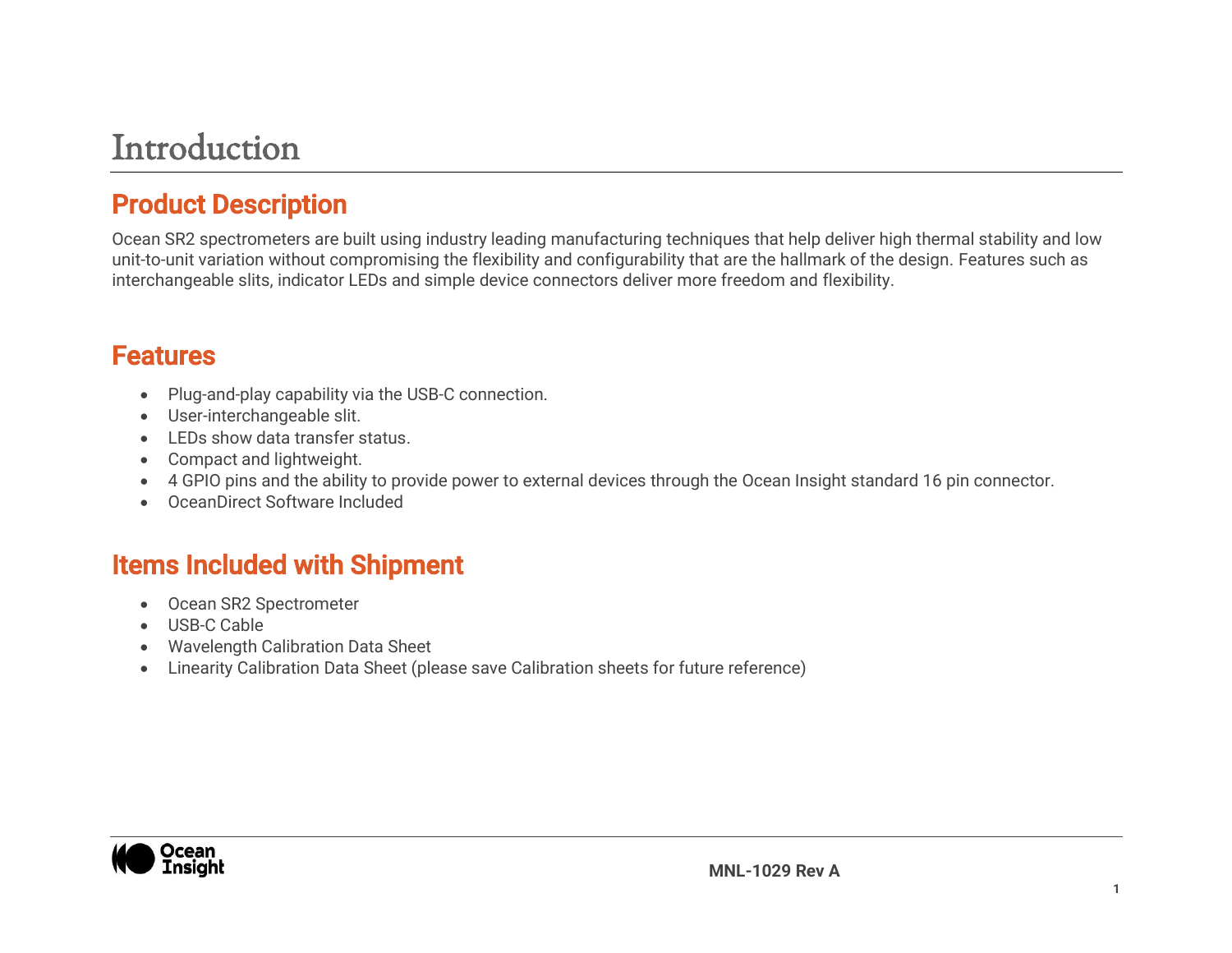#### **NOTE**

<span id="page-9-0"></span>Be sure to install the spectroscopy application BEFORE connecting the spectrometer to your PC. The software installs the drivers required for spectrometer installation. If you do not install the software first, the system will not properly recognize the spectrometer. If you have already installed the OCEAN SR2 to a computer running on a Windows platform prior to installing the operating software, consult the Troubleshooting section for information on correcting a corrupt OCEAN SR2 installation.

### <span id="page-9-1"></span>Software Installation

Use OceanView version 2.0.10 and above for Ocean SR2. You can use OceanView on the following operating systems:

Be sure that you download the correct software package for your computer version (32 or 64-bit). See the Frequently Asked Questions in Troubleshooting for more information on determining your computer version.

**NOTE**

| <b>Windows</b> |     |    | Mac                                              |  |  |
|----------------|-----|----|--------------------------------------------------|--|--|
|                | 8.1 | 10 | OS X Version 10.5 or later on<br>Intel processor |  |  |

\*Software may run with previous operating systems but Ocean Insight does not actively support these installations.

Consult the OceanView manual for computer hardware requirements.

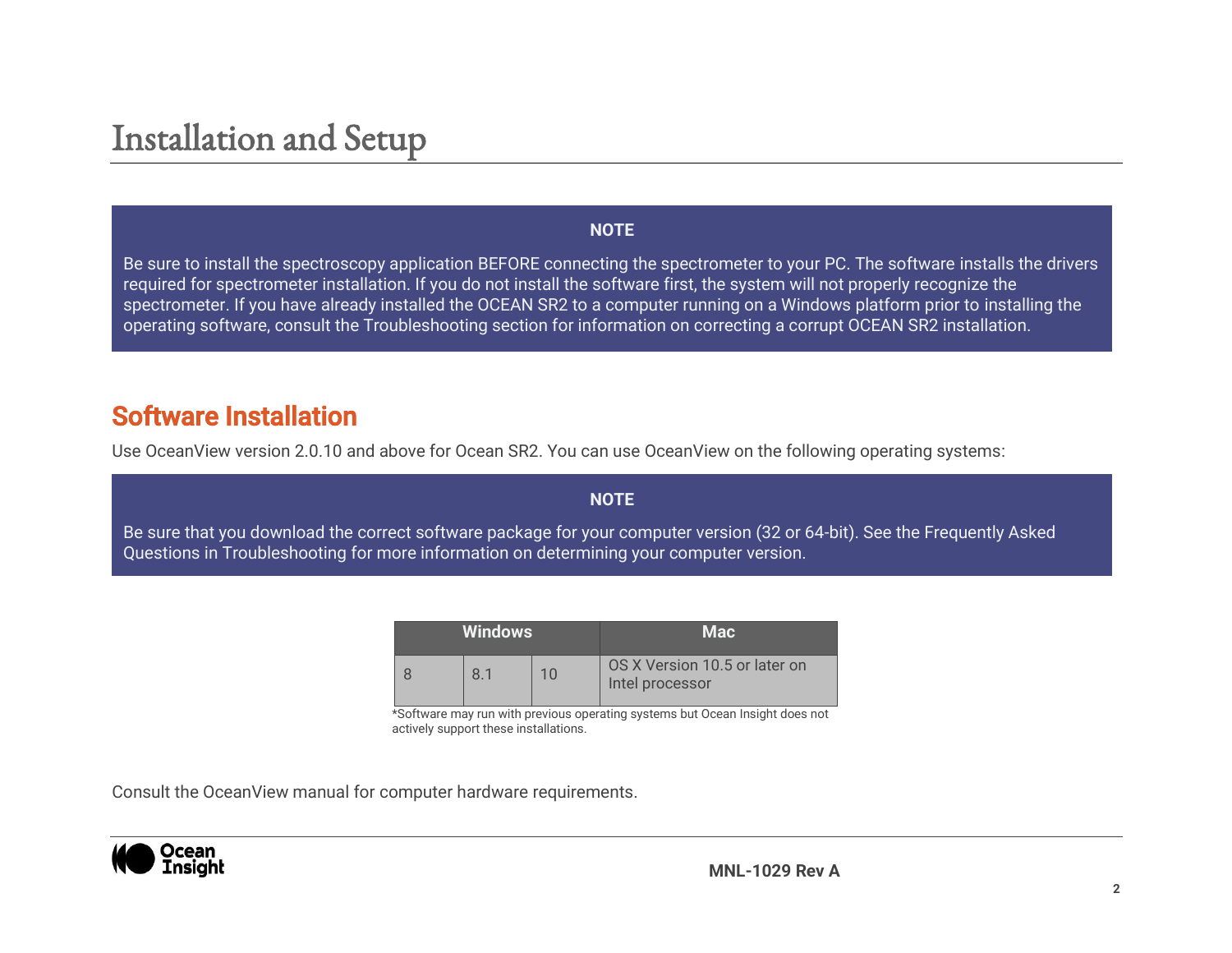### <span id="page-10-0"></span>Configuring the Ocean SR2

The Ocean SR2 can be used with OceanView software when connected to the USB port. If you have followed the previous steps and started your spectroscopy application, the spectrometer is already acquiring data. Even with no light in the spectrometer, there should be a dynamic trace displayed in the bottom of the graph. If you allow light into the spectrometer, the graph trace should rise with increasing light intensity. This means the software and hardware are correctly installed.

### <span id="page-10-1"></span>Hardware Setup

The Ocean SR2 Spectrometer connects to a computer via the USB port. When connected through a USB 2.0 or 1.1 port, the spectrometer draws power from the host computer, eliminating the need for an external power supply

Follow the steps below to connect the OCEAN SR2 to a computer via the USB port:

- 1. Install the spectrometer operating software on the destination computer.
- 2. Locate the USB cable (USB-Cable) provided with the Ocean SR2.
- 3. Insert the micro connector end of the cable into the side of the Ocean SR2 and the larger end of the cable into the USB port of the computer.
- 4. Connect any spectroscopy accessories. To find operating instructions for Ocean SR2-compatible products (such as light sources, sampling chambers, and probes), consult the Ocean Insight website at [OceanInsight.com.](http://www.oceanoptics.com/)
- 5. Attach the fiber to the fiber optic connector on the spectrometer.



If you installed the spectrometer operating software prior to connecting the Ocean SR2, the software automatically installs the correct drivers. If the drivers do not successfully install (or if you connected the Ocean SR2 to the computer before installing the software), consult [Troubleshooting.](#page-13-0)

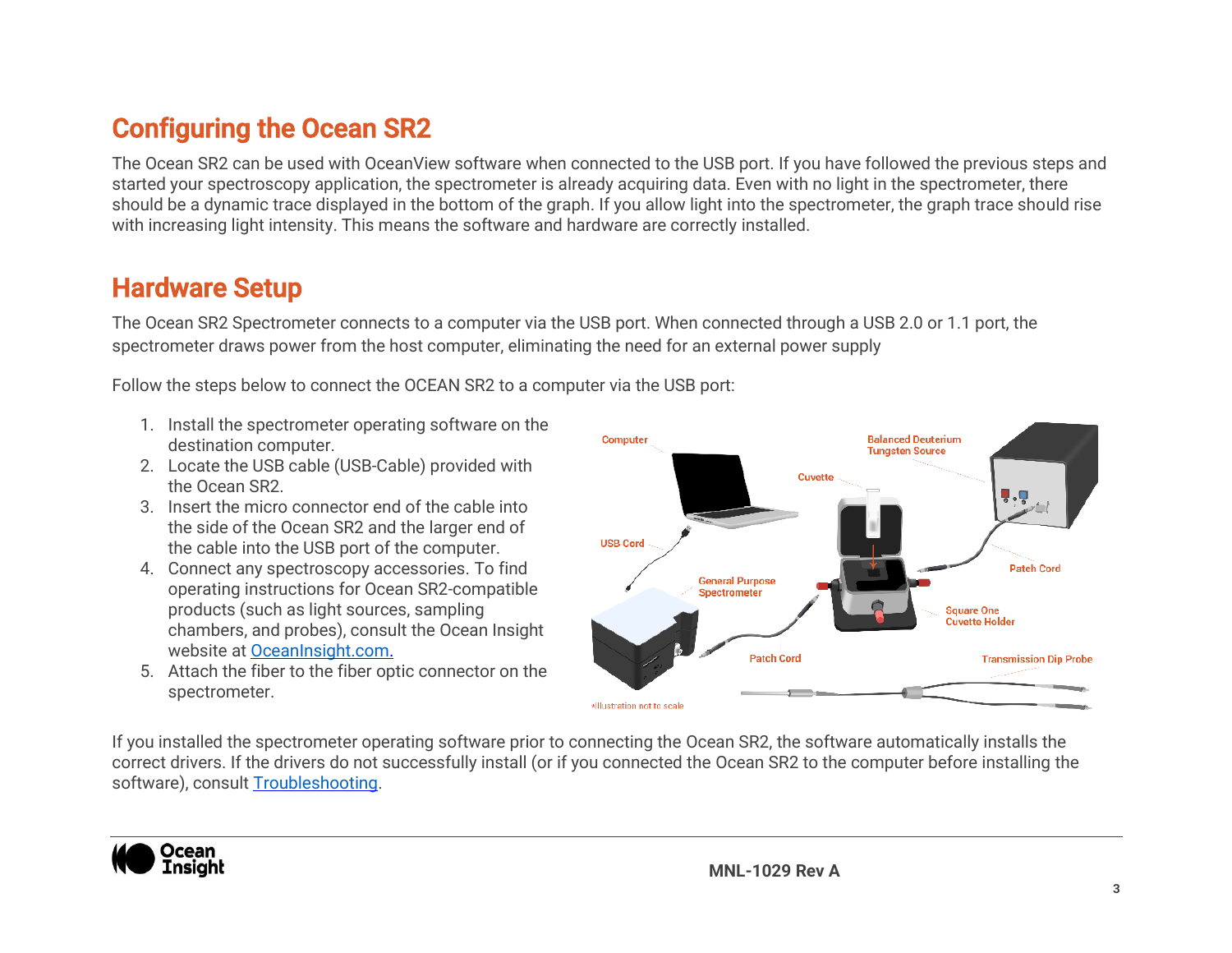### <span id="page-11-0"></span>Hardware Features

#### Status Indicator LEDs

The Ocean SR2 features two indicator lights that operate as shown:

| <b>LED</b> | <b>Steady</b> | <b>Flashing</b>              |
|------------|---------------|------------------------------|
| Red        | Unit is on    | N/A                          |
| Green      | N/A           | Unit is transmitting<br>data |



#### **NOTE**

LEDs can be turned off in OceanView or by using a software API command in OmniDriver or OceanDirect.

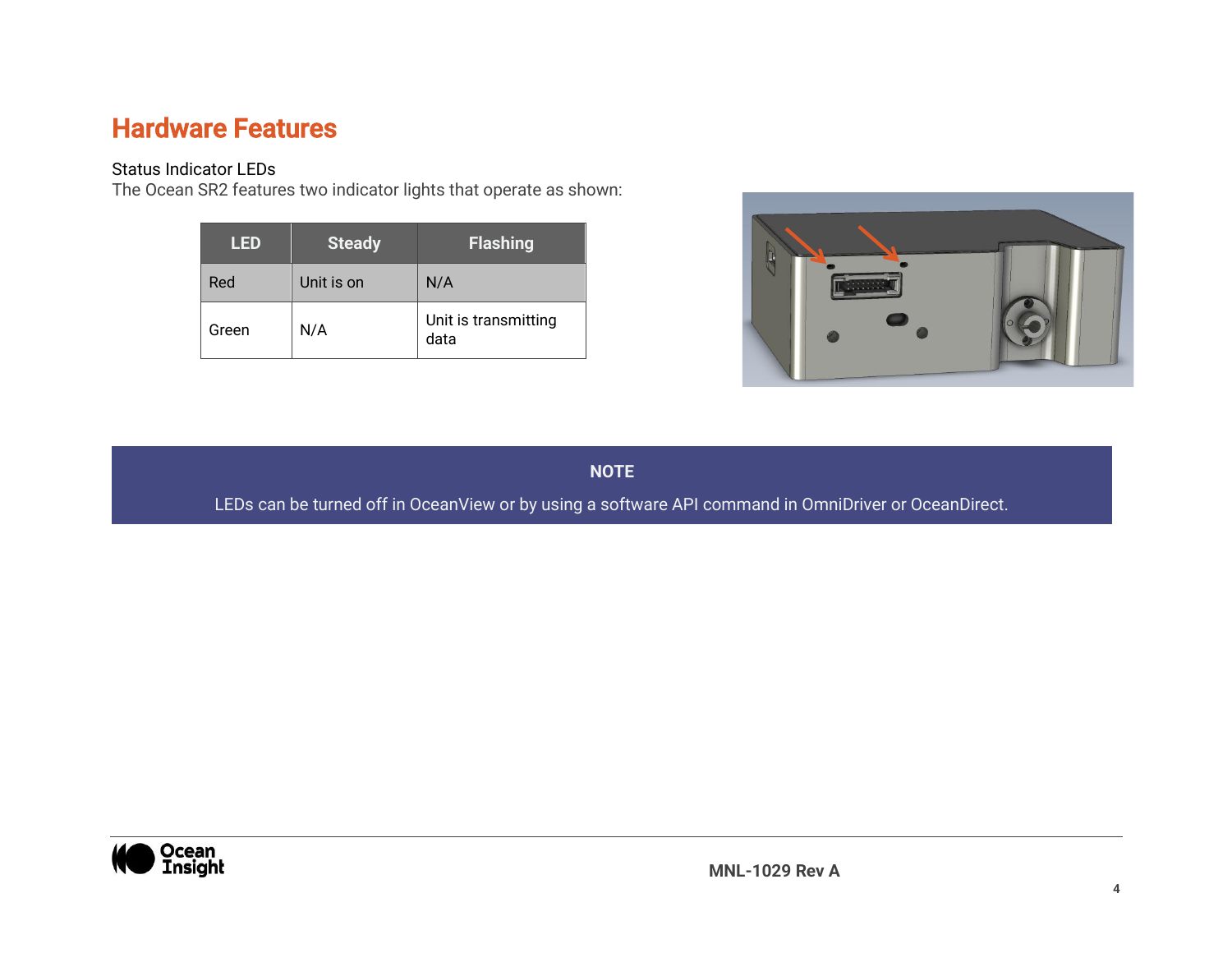#### 16 Pin IO Connector

This port allows the Ocean SR2 to be connected to Ocean Insight light sources and other external equipment.

15 13 11 9 7 5 3 1 16 14 12 10 8 6 4 2



| <b>PIN</b>   | <b>Function</b> | <b>Description</b>       | <b>PIN</b> | <b>Function</b> | <b>Description</b>          |
|--------------|-----------------|--------------------------|------------|-----------------|-----------------------------|
| $\mathbf{1}$ | Reserved        |                          | 9          | GPIO.0          | General purpose I/O         |
| 2            | Reserved        |                          | 10         | GPIO.1          | General purpose I/O         |
| 3            | <b>GND</b>      | Ground                   | 11         | GPIO.2          | General purpose I/O         |
| 4            | <b>RSTn</b>     | External reset input     | 12         | GPIO.3          | General purpose I/O         |
| 5            | LampEnable      | Output                   | 13         | Reserved        |                             |
| 6            | ExtTrigIn       | External trigger input   | 14         | Reserved        |                             |
|              | SingleStrobe    | Single strobe output     | 15         | +5VDC           | External power supply input |
| 8            | ContStrobe      | Continuous strobe output | 16         | <b>GND</b>      | Ground                      |

Pins 4 – 12, on the auxiliary connector are 3.3V CMOS compatible inputs and outputs, with +/- 1mA drive capability

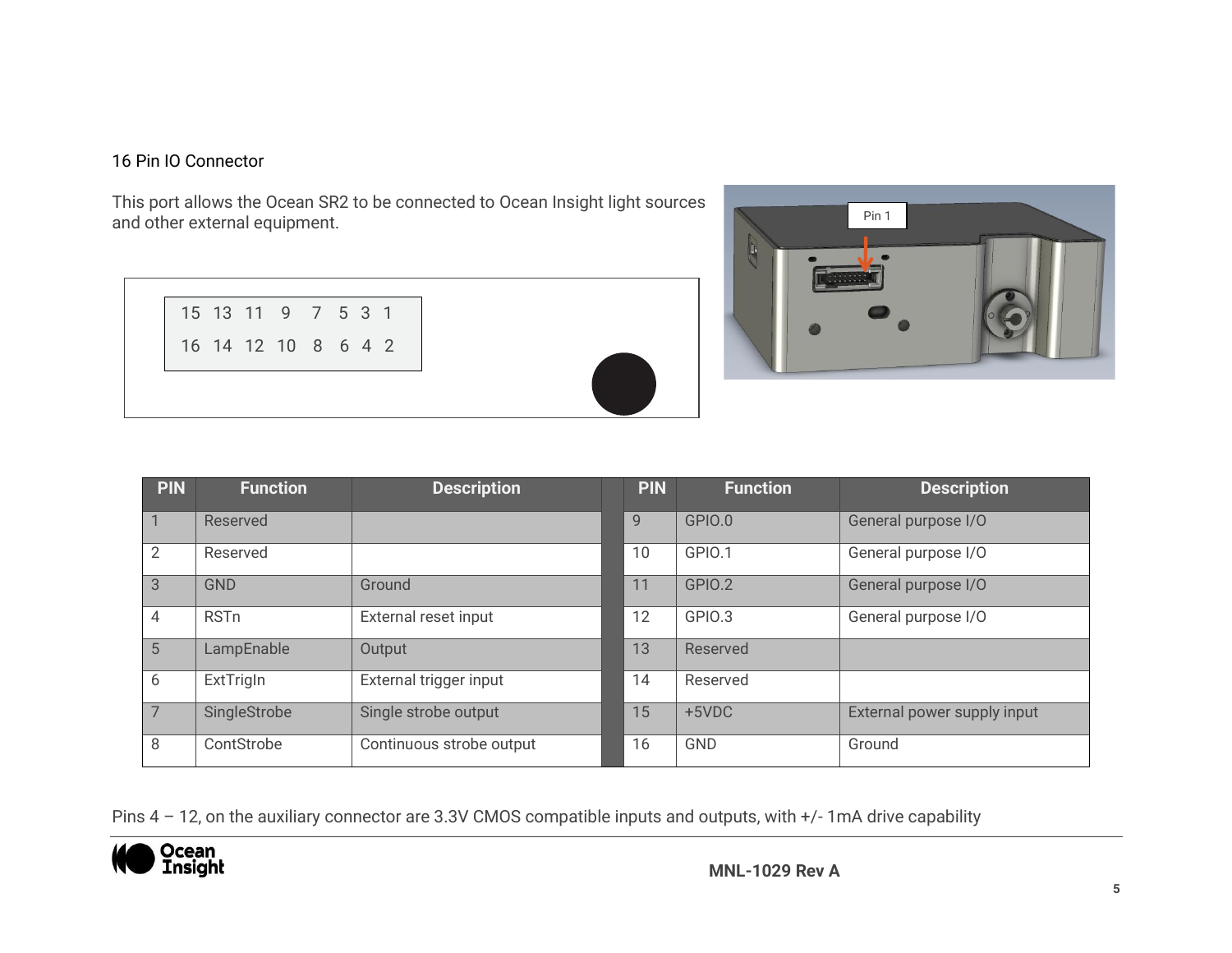#### External Reset Input Pin

The Ocean SR2 can reset itself via an external reset pin. Applying a logic low input to the RSTn pin places the SR2 into a hardware reset condition and will remain in reset until the input is brought high again. Note that this is a full hardware reset, all operating parameters are also reset to defaults that can be restored by re-initializing via software commands.

#### 16 Pin Connector Cable (CBL-ISDF-DB15)

<span id="page-13-0"></span>This cable connects to the following external light sources:

DH-3P

DH–2000 (US)

HPX–(US)

HL–2000–FSHA

HL–3P

16 Pin Connector Cable (CBL-ISDF-PX-DB15)

PX-2

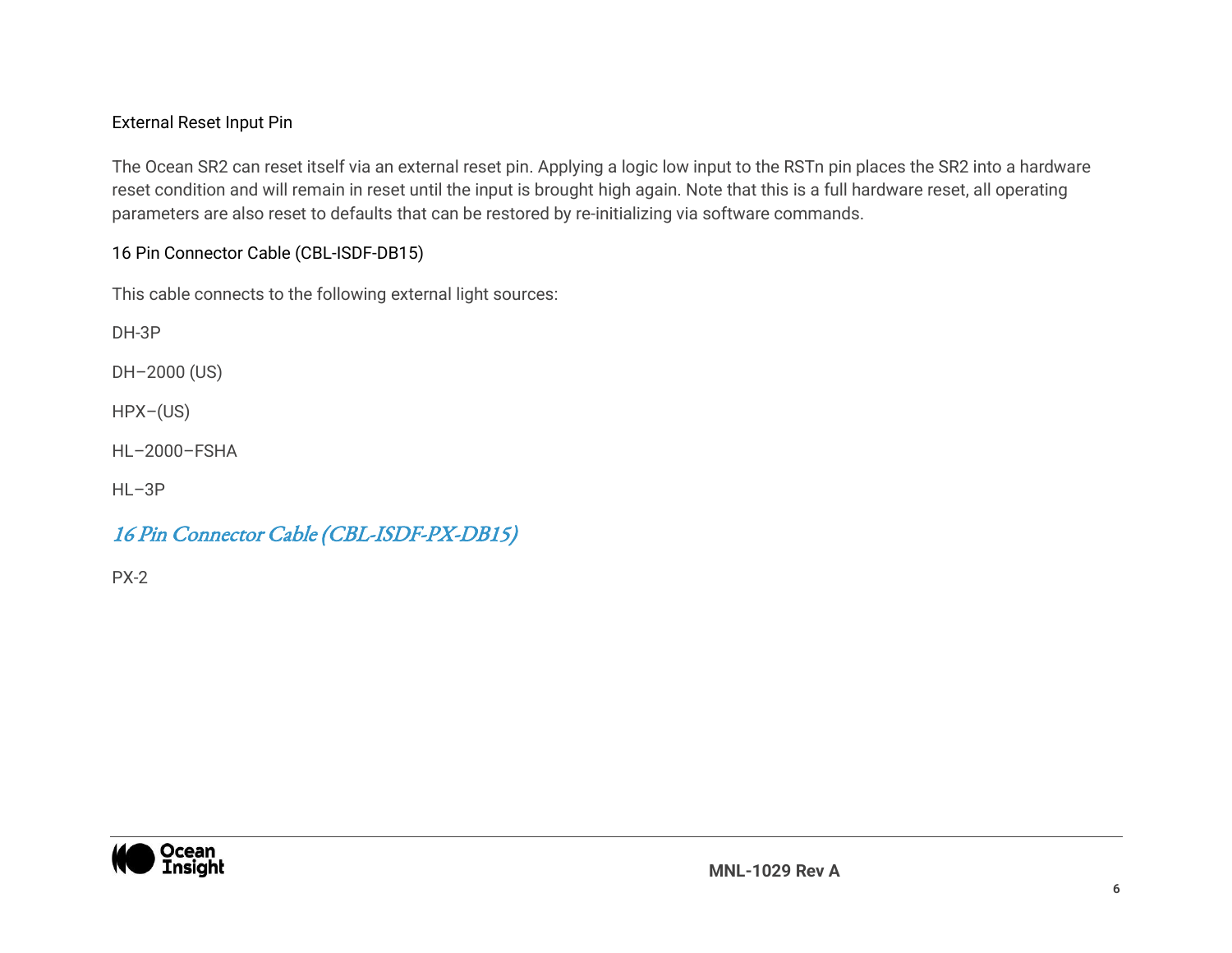# <span id="page-14-0"></span>Troubleshooting

Sometimes things do not go according to plan. When issues arise, do not hesitate to contact us and our Tech Support team will leap into action. Some typical questions are answered here. For more information, consult the FAQs on the Ocean Insight website.

### <span id="page-14-1"></span>Ocean SR2 Connected to Computer Prior to Application Installation

### Windows Operating Systems

If you connected your Ocean SR2 device to the computer prior to installing your spectroscopy application (OceanView) on a Windows platform, you may encounter installation issues that you must correct before your Ocean Insight device will operate properly.

Follow the applicable steps below to remove the incorrectly installed device, device driver, and installation files.

#### **NOTE**

If these procedures do not correct your device driver problem, you must obtain the Correcting Device Driver Issues document from the Ocean Insight website: [OceanInsight.com](https://oceaninsight.com/)

#### Remove the Unknown Device from Windows Device Manager

- 1. Open Windows Device Manager. Consult the Windows operating instructions for your computer for directions, if needed.
- 2. Locate the **Other Devices** option and expand the **Other Devices** selection by clicking on the "**+**" sign to the immediate left.

#### **NOTE**

Improperly installed USB devices can also appear under the Universal Serial Bus Controller option. Be sure to check this location if you cannot locate the unknown device.

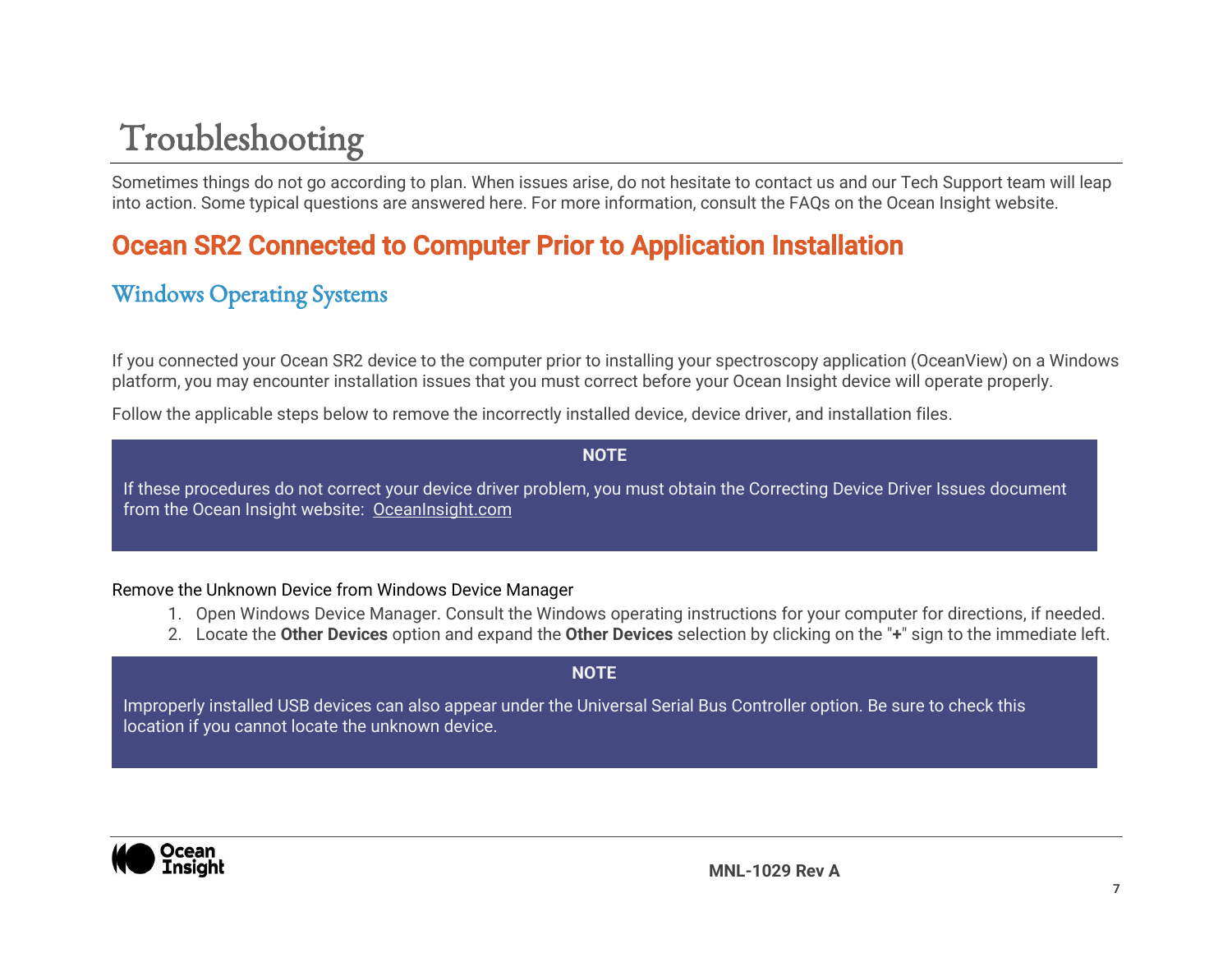- 3. Locate the unknown device (marked with a large question mark). Right-click on the **Unknown Device** listing and select the **Uninstall** or **Remove** option.
- 4. Click the **OK** button to continue. A warning box appears confirming the removal of the Unknown Device. Click the **OK** button to confirm the device removal.
- 5. Disconnect the Ocean SR2 from your computer.
- 6. Replug the spectrometer into your computer.

The system should now be able to locate and install the correct drivers for the USB device.

### Apple Mac OSX Operating Systems

Since there are no device files for the Ocean SR2 Spectrometer in a Mac operating system, you should not encounter any problems if you installed the spectrometer before the operating software.

### <span id="page-15-0"></span>Frequently Asked Questions

### **I connected the USB cable and started OceanView but I don't see my spectrometer attached.**

Use the "Action -> Scan for hardware changes" selection in the Device Manager to rescan for attached devices.



### **I am having trouble installing the drivers, what should I do?**

Hardware device driver installation is usually seamless on Microsoft Windows operating systems and should happen in the background when you connect your spectrometer to a computer with the software installed. However, some Windows systems require a bit more care when connecting your spectrometer for the first time.

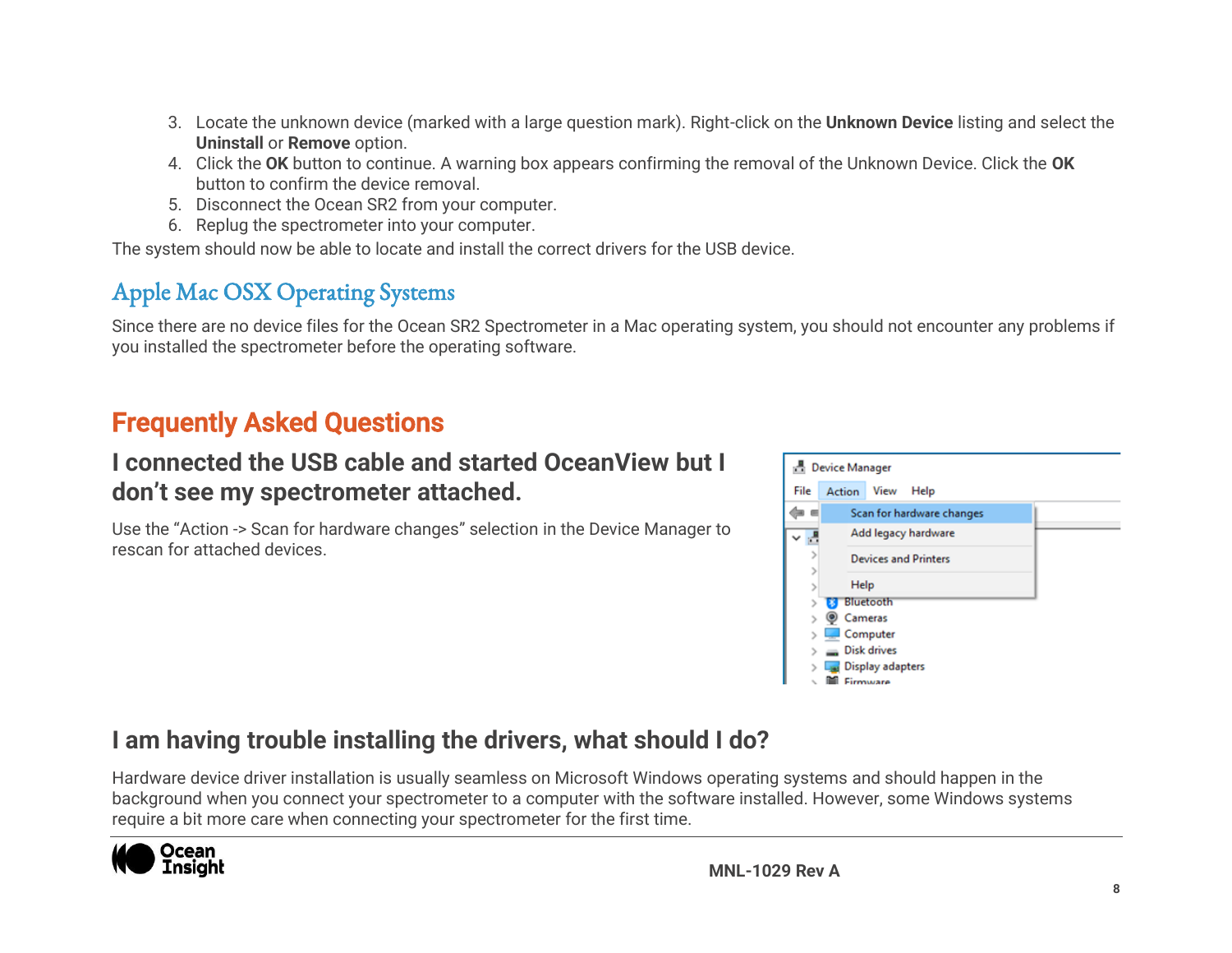If your spectrometer is not recognized by OceanView on your computer, you need to manually install the spectrometer drivers. See your OceanView manual for this procedure. Also consult the *Correcting Device Driver Issues* document on www.OceanInsight.com

### **How do I know my spectrometer has power?**

The red LED on the spectrometer should be constantly on if the unit is receiving power.

### **How do I know my spectrometer is transmitting data?**

The green LED on the spectrometer flashes when transmitting data.

### **I'm installing OceanView but I need a product key; where can I find this?**

The product key was sent to the contact e-mail on the sales order when you purchased your OceanView license. Contact [info@OceanInsight.com](mailto:info@oceanoptics.com) for more information. You'll need your sales order number, quotation number, the serial number of the spectrometer that was purchased with the software, and, if known, the e-mail address under which your product key was created to recover your key.

### **I connected the Ocean SR2 to the computer before installing my spectroscopy operating software to install the drivers. What do I do now?**

As detailed below, the steps to take to resolve this issue differ, depending on your computer's operating system.

#### **How do I check the configuration of my spectrometer?**

Check the label on the bottom of your spectrometer. You can also check your configuration using OceanView by opening the Schematic window and double-clicking the spectrometer icon.

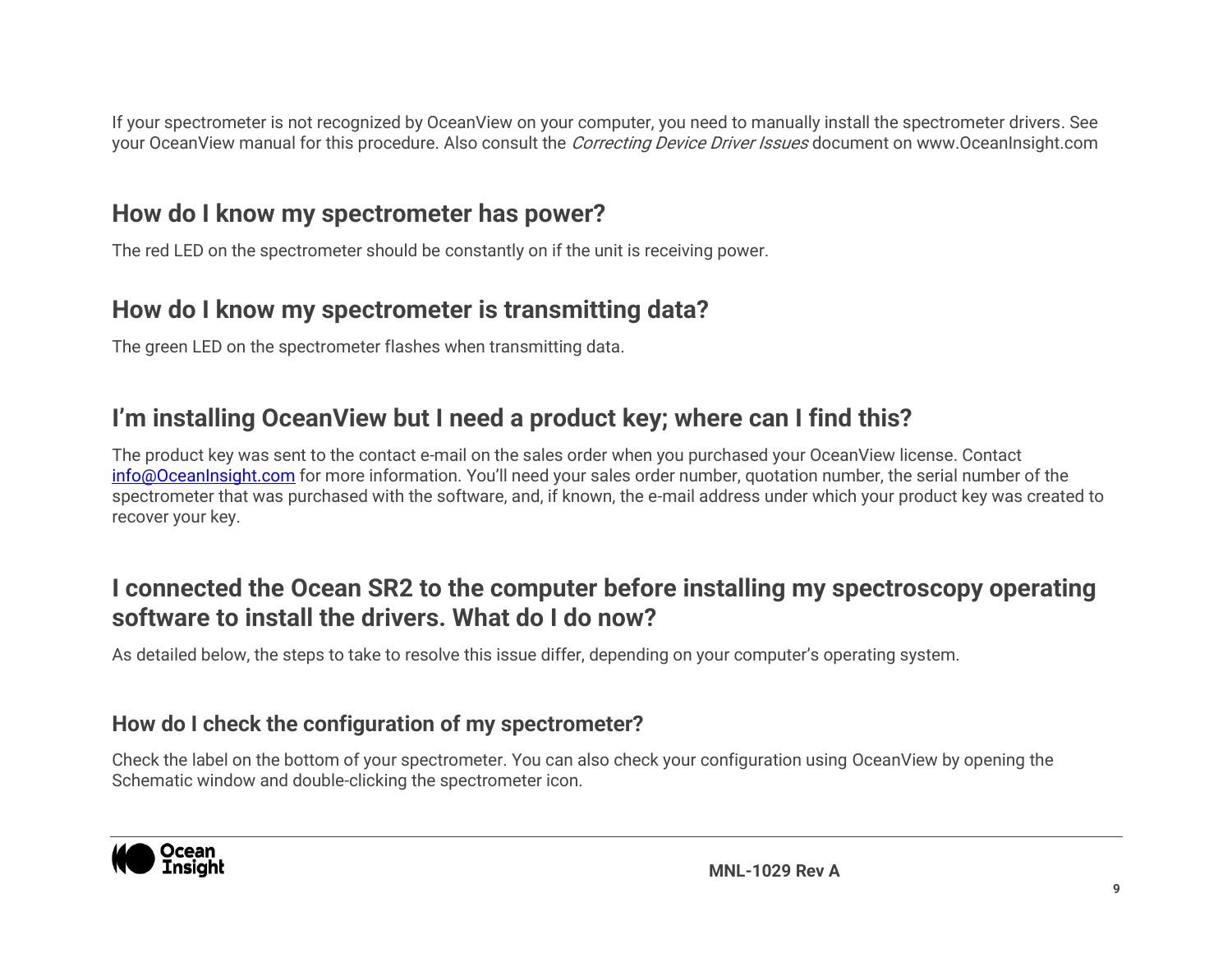### <span id="page-17-0"></span>Repairs

Sometimes accidents happen! If you need to return your Ocean Insight Product for repair, here is what to do:

- 1. Contact us to evaluate and diagnose the problem. If it is determined that the product must be returned, the representative will issue an RMA number.
- 2. Package your product, ideally in the original packaging, and return it to Ocean Insight, along with the RMA number that you received.

#### **NOTE**

For RMA returns under warranty we will organize and pay for shipping both ways. For accidental damage, you pay only to have the product shipped to your closest Ocean Insight or Distributor Office.

Upon careful examination, we'll advise you with an estimate. When your product is ready, it will be returned to you.

### <span id="page-17-1"></span>**Servicing**

To keep your instrument in tip-top shape we recommend yearly wavelength recalibration. You can do this yourself if you have appropriate tools or we can do this for you. Contact your local representative to find out more about service availability and cost. We offer the following services:

- Wavelength Calibration
- Absolute Irradiance Calibrations

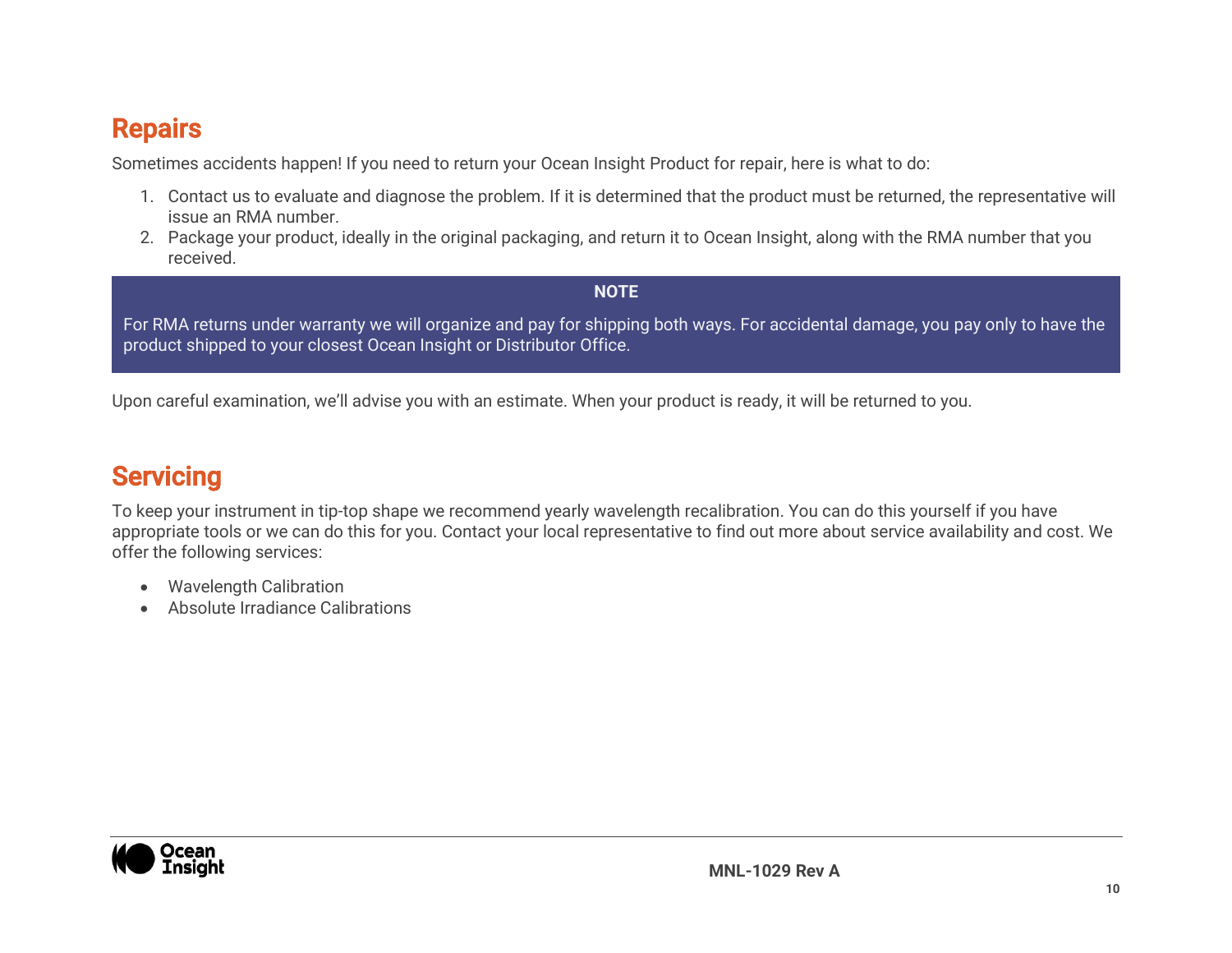# <span id="page-18-0"></span>Technical Specifications

#### Test conditions for the following data: 25°C

| <b>Specification</b>                              | <b>OCEAN SR2</b>                               |  |  |  |  |
|---------------------------------------------------|------------------------------------------------|--|--|--|--|
| <b>Optical and Spectroscopic</b>                  |                                                |  |  |  |  |
| <b>Integration Time</b>                           | $1 \,\mu s - 1.5 \,s$                          |  |  |  |  |
| Dynamic Range for single acquisition <sup>1</sup> | 3400:1                                         |  |  |  |  |
| Dynamic Range of system <sup>2</sup>              | $1.1 \times 10^{8}$                            |  |  |  |  |
| Signal-to-Noise (single acquisition)              | 380:1                                          |  |  |  |  |
| Resolution (FWHM)                                 | 1.3 nm (25 µm slit UV-VIS)                     |  |  |  |  |
| Scan rate $(typ)^3$                               | 480 Hz                                         |  |  |  |  |
| <b>Thermal Stability</b>                          | $0.06$ nm/ $°C$                                |  |  |  |  |
| <b>Triggering</b>                                 | Software, External rising edge, External level |  |  |  |  |
| Wavelength Range                                  | 190 - 920 nm (UV-VIS)                          |  |  |  |  |
| Grating                                           | Configurable                                   |  |  |  |  |
| <b>Entrance Slit</b>                              | 5, 10, 25, 50, 100, 200 µm                     |  |  |  |  |
| <b>Detector</b>                                   |                                                |  |  |  |  |
| <b>Active Pixels</b>                              | 2098                                           |  |  |  |  |
| <b>Corrected Linearity</b>                        | >99.8%(10-90% saturation)                      |  |  |  |  |
|                                                   | $(1 \mu s - 1.5 s)$                            |  |  |  |  |
| <b>Electrical</b>                                 |                                                |  |  |  |  |

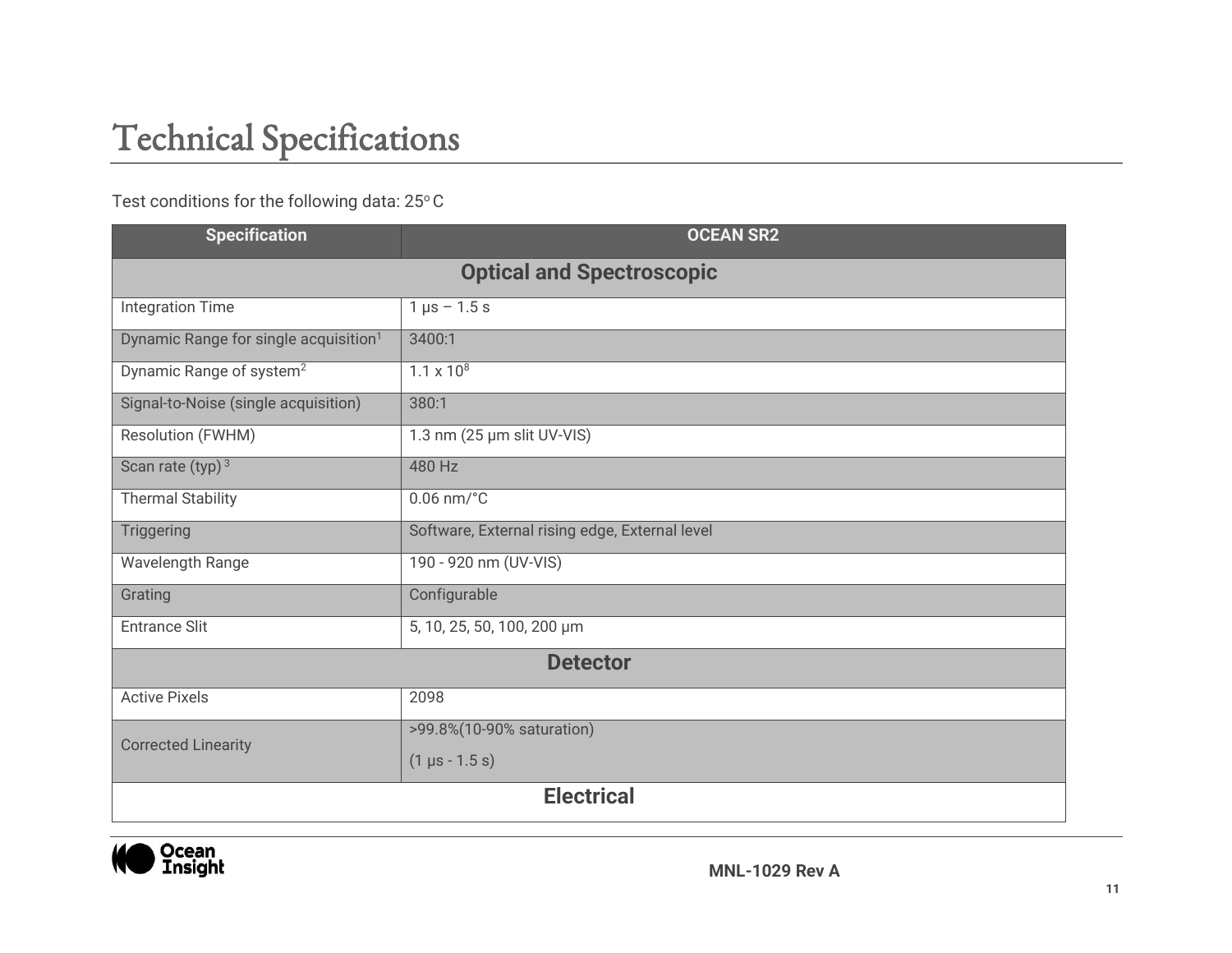| <b>Specification</b>                                                                                                                                                                                                                                              | <b>OCEAN SR2</b>                               |  |  |  |  |
|-------------------------------------------------------------------------------------------------------------------------------------------------------------------------------------------------------------------------------------------------------------------|------------------------------------------------|--|--|--|--|
| Power-up Time                                                                                                                                                                                                                                                     | 3s                                             |  |  |  |  |
| Connectors                                                                                                                                                                                                                                                        | USB Type-C, SMA, 16 pin Samtec TFM             |  |  |  |  |
| USB Type-C Ratings: V <sub>cc</sub>                                                                                                                                                                                                                               | Minimum 4.40V,<br>Nominal 5V,<br>Maximum 5.25V |  |  |  |  |
| <b>IO Standard</b>                                                                                                                                                                                                                                                | 3.3V CMOS                                      |  |  |  |  |
| <b>Absolute Maximum Ratings:</b><br>Voltage on any pin (other than input<br>power)                                                                                                                                                                                | 5V                                             |  |  |  |  |
| Interface                                                                                                                                                                                                                                                         | USB 2.0 High Speed                             |  |  |  |  |
| <b>External Triggering Jitter</b>                                                                                                                                                                                                                                 | 10 <sub>ns</sub>                               |  |  |  |  |
|                                                                                                                                                                                                                                                                   | <b>Mechanical</b>                              |  |  |  |  |
| <b>Input Fiber Connector</b>                                                                                                                                                                                                                                      | <b>SMA 905</b>                                 |  |  |  |  |
| <b>Physical Dimensions</b>                                                                                                                                                                                                                                        | 88.9 mm x 63.5 mm x 31.9 mm                    |  |  |  |  |
| Weight                                                                                                                                                                                                                                                            | 275g                                           |  |  |  |  |
|                                                                                                                                                                                                                                                                   | <b>Environmental</b>                           |  |  |  |  |
| Temperature:                                                                                                                                                                                                                                                      |                                                |  |  |  |  |
| Storage<br>Operation                                                                                                                                                                                                                                              | $-30$ to $70^{\circ}$ C<br>0 to 55°C           |  |  |  |  |
|                                                                                                                                                                                                                                                                   |                                                |  |  |  |  |
| Humidity                                                                                                                                                                                                                                                          | 0-85% non-condensing                           |  |  |  |  |
| <sup>1</sup> Dynamic range for a single acquisition is a measure of the ratio of full signal to noise.                                                                                                                                                            |                                                |  |  |  |  |
| <sup>2</sup> Dynamic range of the system is the range of the detectable light level and can be thought of as the maximum detectable light level at<br>the minimum integration time divided by the minimum detectable light level at the maximum integration time. |                                                |  |  |  |  |
| <sup>3</sup> Scan rate is dependent on factors external to the spectrometer. This figure was obtained using OmniDriver and OceanDirect APIs.                                                                                                                      |                                                |  |  |  |  |

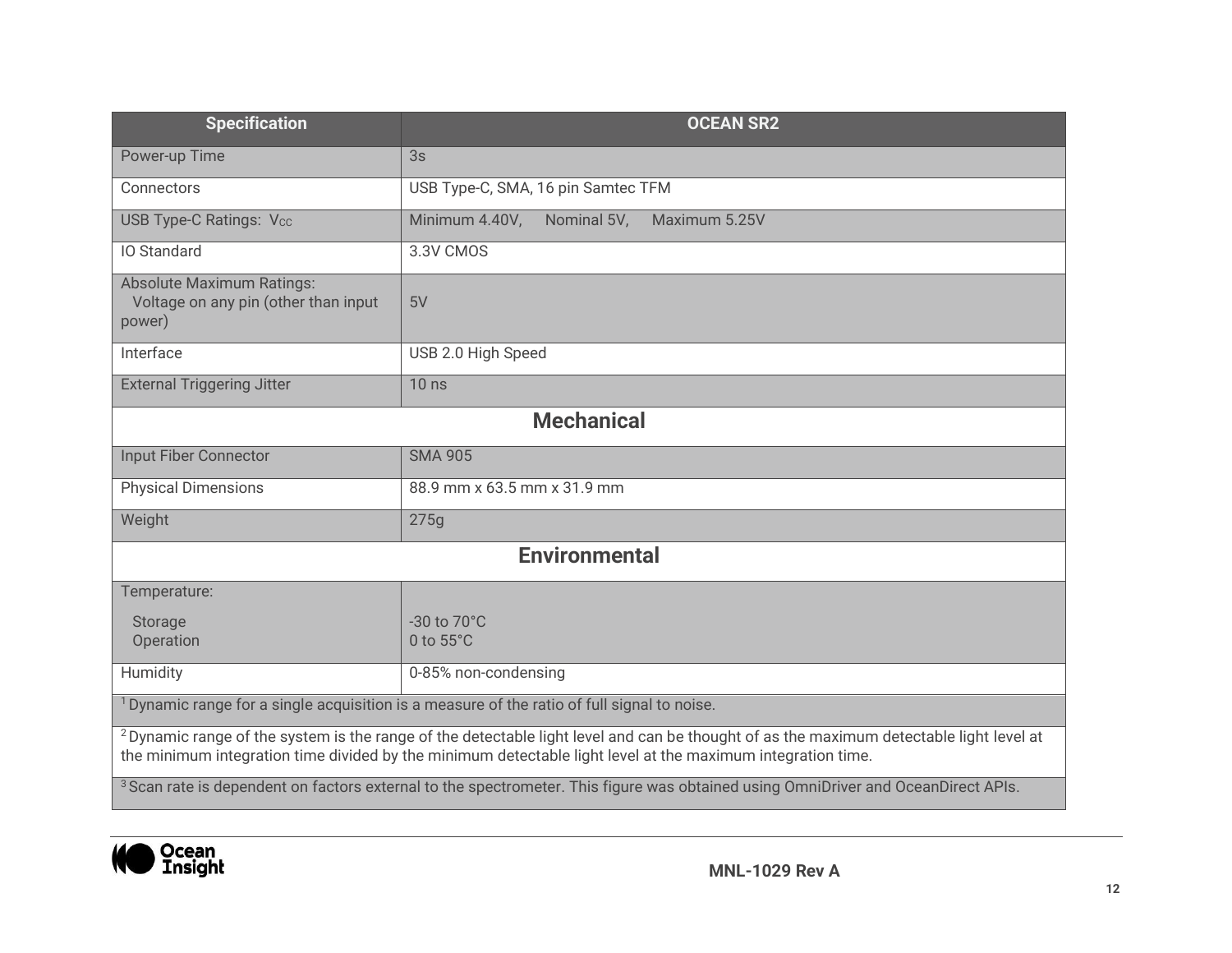### <span id="page-20-0"></span>Timing Signals

#### Single Strobe Output

Synchronization of external devices to the spectrometer's integration period can be accomplished with the Single Strobe Output. The Single Strobe Output is an active-high programmable pulse that occurs at a user-defined time during each acquisition cycle. This pulse has a user-defined delay ( $t_{SSDLY}$ ) and a user-defined width ( $t_{SSH}$ ). Both values are programmable in 1 µs increments for the range of 0 to 65,535 µs.

The timing of the Single Strobe signal output is referenced from a Trigger Event. The Single Strobe Delay defines the time from the Trigger Event until the rising edge of the Single Strobe output. Note that a programmed Acquisition Delay can cause the Single Strobe to pulse before the start of integration. After the Single Strobe Delay has elapsed and the Single Strobe Output has gone high, it will remain active for a duration equal to the Single Strobe Width. The Single Strobe Output will return to a low or inactive state at the end of the Single Strobe Width.

If the Single Strobe Output is programmed for a longer period than the integration time, it will reset to its inactive state at the end of the integration period.

See timing diagrams later in this section for more information of the Single Strobe Timing.

#### Synchronous Continuous Strobe

The Continuous Strobe output signal is a programmable TTL pulse that occurs at a user-defined time during each acquisition cycle. The Continuous Strobe is a series of pulses defined by a user-defined period with a 50% duty cycle. The Continuous Strobe Period (t<sub>CSPER</sub>) has a resolution of 1 µs. The polarity is also selectable so that the Continuous Strobe signal period starts with either a 0 or 1.

The Continuous Strobe signal is only valid during the integration period ( $t_{\text{INTER}}$ ). The Continuous Strobe period has a resolution of 1 µs for a range of 0 to 65,535 µs. However, the Continuous Strobe signal is only exercised if it can complete a full period within the integration period. If there are multiple Continuous Strobe periods within an integration period, only full periods are realized. This means the time between the last Continuous Strobe period and the end of integration time is between 0 and  $t_{CSPFR}$ .

For the continuous Strobe signal to be fully realized for at least one period, the integration time must be greater than or equal to the Continuous Strobe Period. See timing diagrams for more information of the Continuous Strobe Timing.

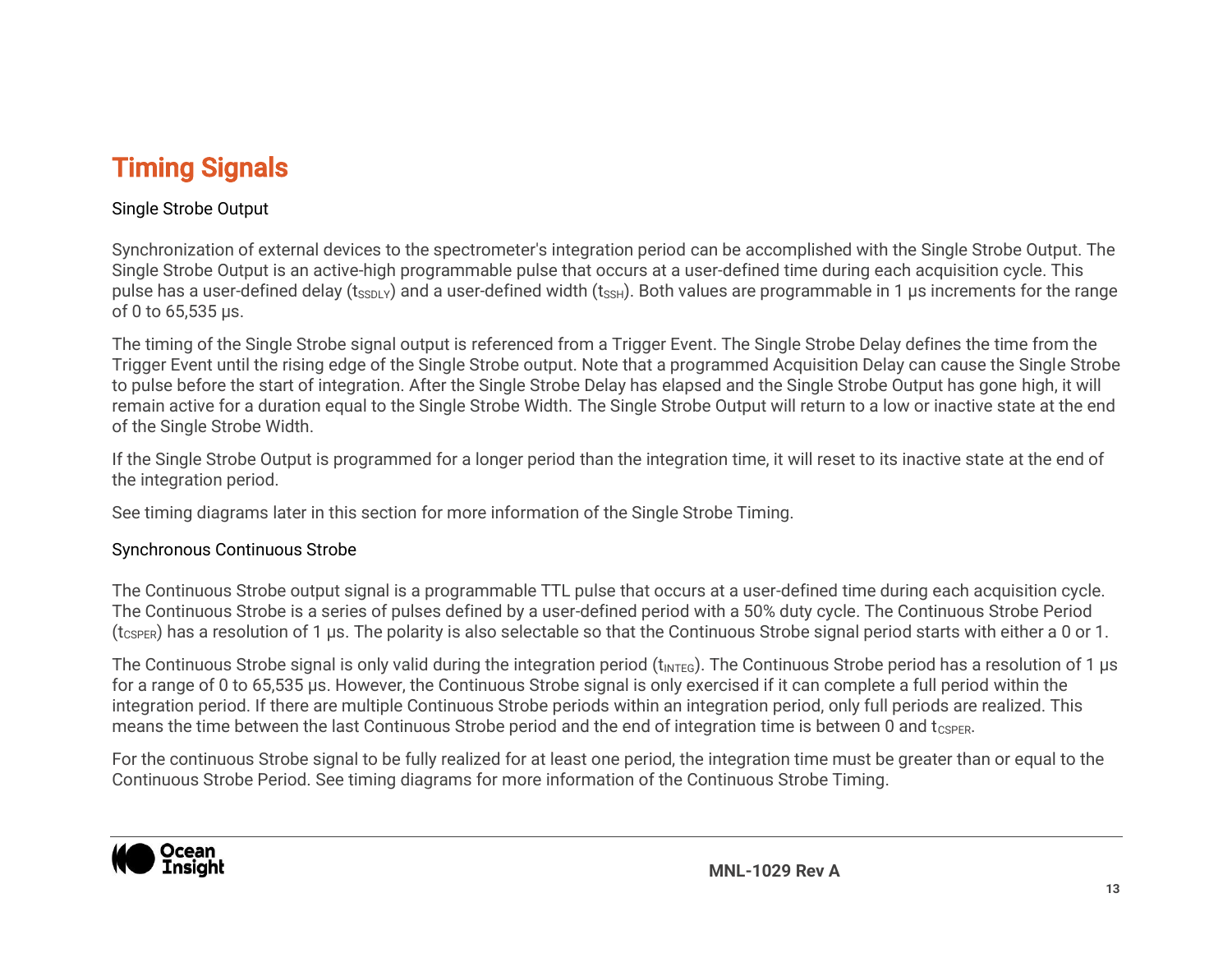### <span id="page-21-0"></span>**Triggering**

A trigger or trigger event is an action that causes the Spectrometer to start an acquisition cycle. An acquisition cycle can be broken up into 3 sections. The first is comprised of a delay, followed by an Integration period, and then lastly a busy time. A trigger event can be a command from OceanView software, or a signal located on the auxiliary access connector.

There are several triggering modes for the spectrometer, and they have specific timing requirements. In addition, the single and continuous strobe signal outputs are directly related to the triggering modes and their function. This document will describe and define the overall function of the trigger modes and strobe signals.

### Triggering Modes

The Ocean SR2 supports three triggering modes, which are set with the Trigger Mode command. Detailed information of each triggering mode follows. Also, refer to the External Triggering Options document located on our website at [OceanInsight.com.](http://www.oceaninsight.com/)

The 3 trigger modes are:

**Software Triggering:** A trigger is initiated internal to the Spectrometer with a command from Ocean Insight approved software. The integration period is set by software configuration.

**External Edge Triggering**: A trigger is initiated by the rising edge of the external trigger signal on the auxiliary connector. The integration period is set by software configuration.

**External Level Triggering**: A trigger is initiated by the rising edge of the external trigger signal on the auxiliary connector. The integration time is determined by how long the trigger pulse is held high.

#### Software Trigger

The default triggering mode is for a Software Trigger. A Software Trigger may be initiated by either OceanView, OmniDriver, or OceanDirect software. Once a command is sent to the Spectrometer, an internal trigger is generated that begins an integration cycle. A software trigger will initiate a single acquisition cycle with the spectral data made available after the integration period and a specific busy time.

If a start time of  $T_0$  is defined as the moment a software command is entered into OceanView software requesting an acquisition, then there is a latency time of t<sub>PROC</sub>, which is the Software Command Processing time from  $T_0$  to when the integration cycle starts. This latency varies from computer system to computer system.

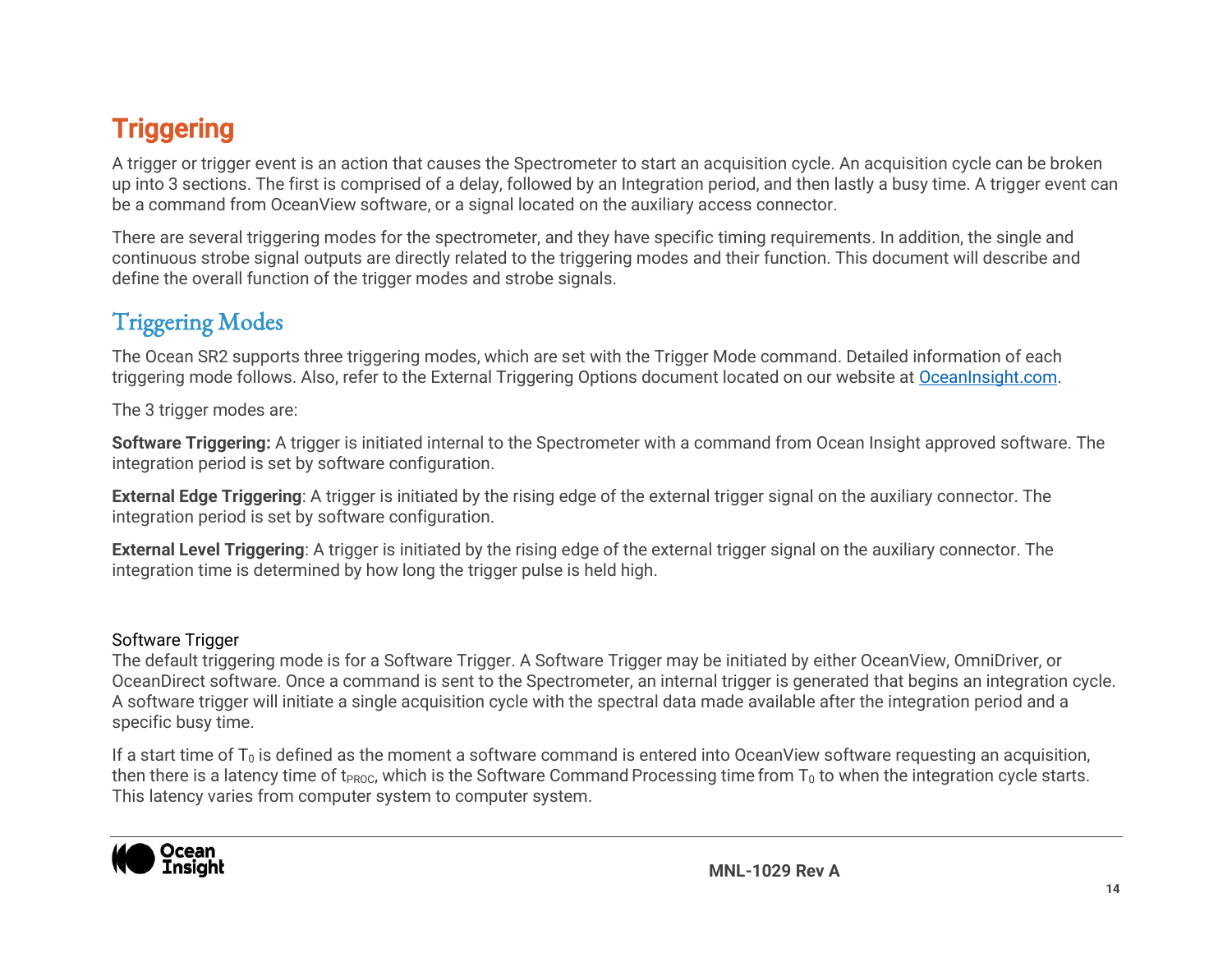The integration delay,  $t_{INTLY}$  starts after t<sub>PROC</sub> and ends before the start of integration time,  $t_{INTEG}$ . The integration delay is the sum of the user defined acquisition delay,  $t_{ACODLY}$  (entered in OceanView software) and  $t_{BUSY1}$ .

The integration period,  $t_{\text{INTEG}}$ , is user defined but has a minimum value of 1 µs.

Following the integration period, the detector is busy to finish the acquisition cycle and that time is  $t_{\text{BUSY2}}$ . After this time, the detector is ready for another trigger.

The equation for the integration delay can be written as

```
t_{INTPLY} = t_{ACODLY} + t_{BUSY1}where the spectrometer busy time 1 (t_{\text{BUSY1}}) is:
             t_{\text{BUSY1}} = (219 \text{ }\mu\text{s} - t_{\text{INTEG}}) when t_{\text{INTEG}} < t_{\text{BUSYZ}}and
             t_{\text{BUSY1}} = 1 \text{ }\mu\text{s} when t_{\text{INTEG}} >= t_{\text{BUSY2}}, where t_{\text{BUSY2}} = 218 \text{ }\mu\text{S}.
```
It should be noted that the maximum value of  $t_{\text{BUSY1}}$  is 218 µs, which is important for the Level Trigger mode.

The single strobe is a single active-high pulse defined by an initial delay (t<sub>SSDLY</sub>) from the start of the acquisition delay (t<sub>ACODLY</sub>) and a pulse width (t<sub>SSH</sub>). The values for the single strobe delay and pulse high width are set by the user in OceanView or OceanDirect software.

The continuous strobe signal is a series of pulses with a user specified period that starts with the beginning of the integration time, t<sub>INTEG</sub>. The pulses have a 50% duty cycle and only full periods are exercised during an integration period. If a subsequent continuous strobe period cannot be completed before the end of the integration cycle, the continuous strobe signal is turned off and set to 0.

Software Trigger timing parameters for the Single Spectra Capture mode are described below. The timing resolution for the spectrometer is 1 µs. This means values entered in Ocean View for "User Specified" values are integer multiples of 1 µs.

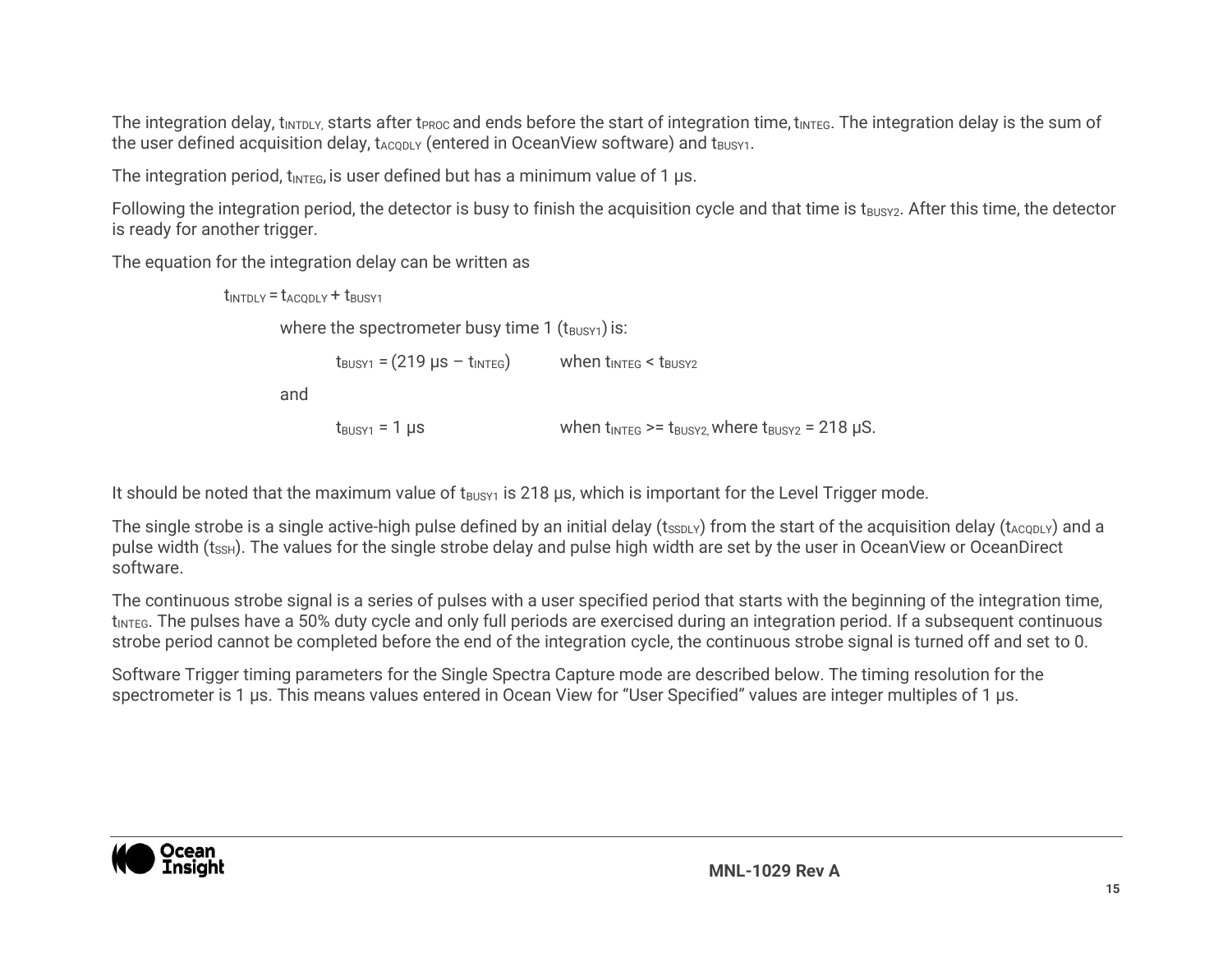| <b>Symbol</b>       | <b>Description</b>                | <b>Time</b> |                          |                    | <b>Notes</b>                                                                                                   |
|---------------------|-----------------------------------|-------------|--------------------------|--------------------|----------------------------------------------------------------------------------------------------------------|
|                     |                                   | min         | typ                      | max                |                                                                                                                |
| T <sub>0</sub>      | Software Trigger Command          |             |                          |                    | <b>Start of Acquisition Cycle</b>                                                                              |
| t <sub>PROC</sub>   | <b>Trigger Command Processing</b> |             |                          |                    | System dependent (e.g., computer<br>hardware, software, driver)                                                |
| t <sub>ACQDLY</sub> | <b>Acquisition Delay</b>          | $0 \mu s$   | --                       | 21.47 s            | User specified, 1 µs resolution                                                                                |
| t <sub>BUSY1</sub>  | <b>Busy</b>                       | $1 \mu s$   |                          | $218 \mu s$        | 1 $\mu$ s for $t_{\text{INTEG}}$ >= $t_{\text{BUSY2}}$<br>$(219 - t_{INTEG})$ µs for $t_{INTEG}$ < $t_{BUSY2}$ |
| tinteg              | <b>Integration Period</b>         | $1 \mu s$   | $\overline{\phantom{a}}$ | 1.19 hours         | User specified, 1 µs resolution                                                                                |
| t <sub>BUSY2</sub>  | <b>Busy</b>                       | $-\!$       | $\qquad \qquad -$        | $\qquad \qquad -$  | Constant at 218 µs                                                                                             |
| tssply              | Single Strobe Delay               | $0 \mu s$   |                          | 1.19 hours         | User specified, 1 µs resolution                                                                                |
| tssh                | Single Strobe High Time           | $0 \mu s$   | $\qquad \qquad -$        | 1.19 hours         | User specified, 1 µs resolution                                                                                |
| tcsper              | <b>Continuous Strobe Period</b>   | $0 \mu s$   | $- -$                    | 1.19 hours         | User specified, 1 µs resolution                                                                                |
| t <sub>CSOFF</sub>  | <b>Continuous Strobe Off Time</b> | $0 \mu s$   |                          | t <sub>CSPER</sub> |                                                                                                                |

The following timing diagram represents the acquisition process for a Software Trigger event.

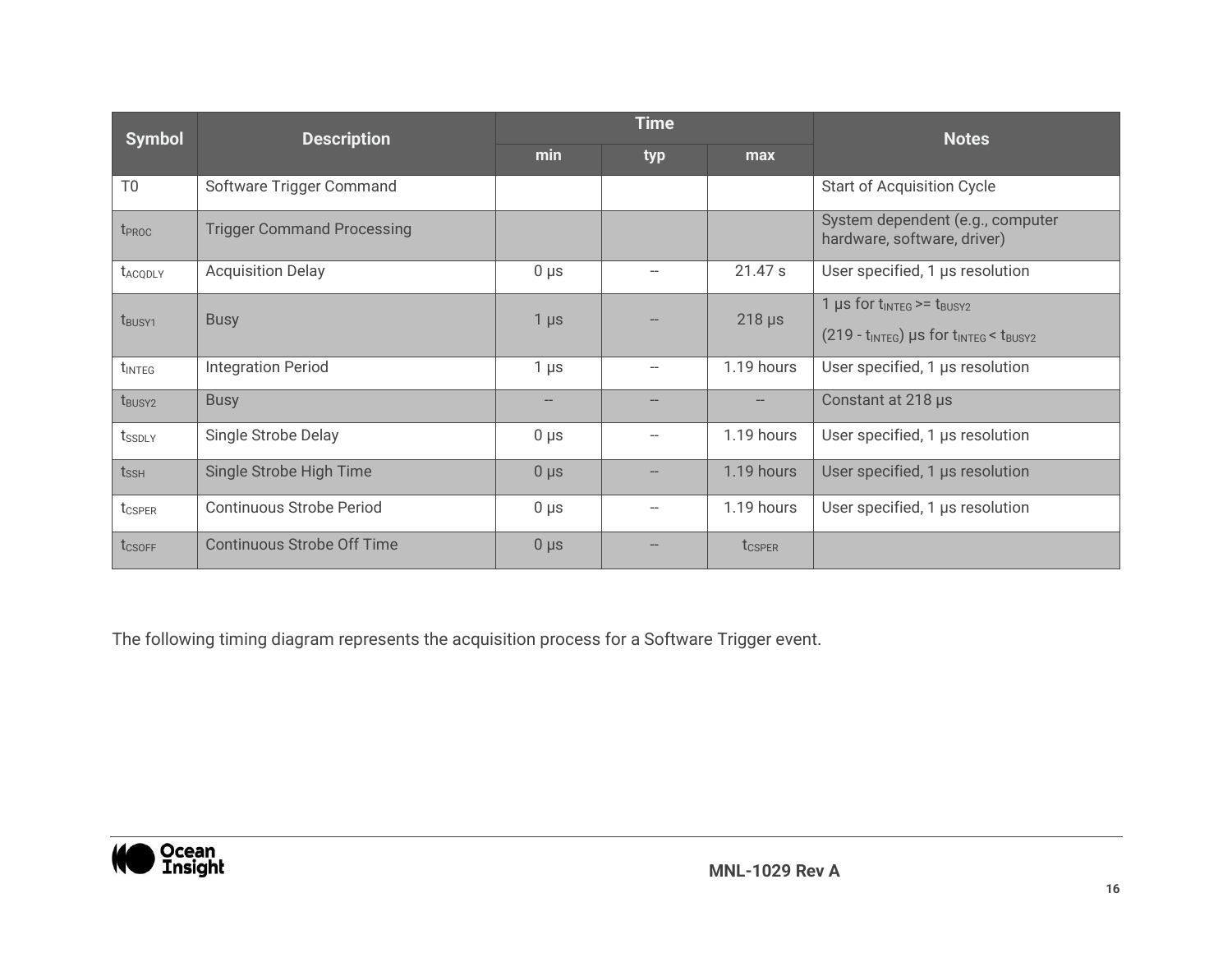

#### External Edge Trigger

The External Edge Trigger mode for the spectrometer looks for a trigger signal on the 16-pin connector. The trigger signal must have a minimum high time of 10 ns. Once the external pulse rising edge is detected, there is a short delay, t<sub>ETRGDLY</sub> before the acquisition cycle begins.

For the case of an Eternal Edge Trigger,  $T_0$  can be defined as the moment the external trigger signal goes from low to high. After the External Edge Trigger Delay, tetregly, there is the integration delay, followed by the integration period, and finally the busy period, t<sub>BUSY2</sub>, during which time another trigger cannot be accepted.

The equations for the integration delay are the same as those for Software Triggering Mode.

External Edge Trigger timing parameters are described below.

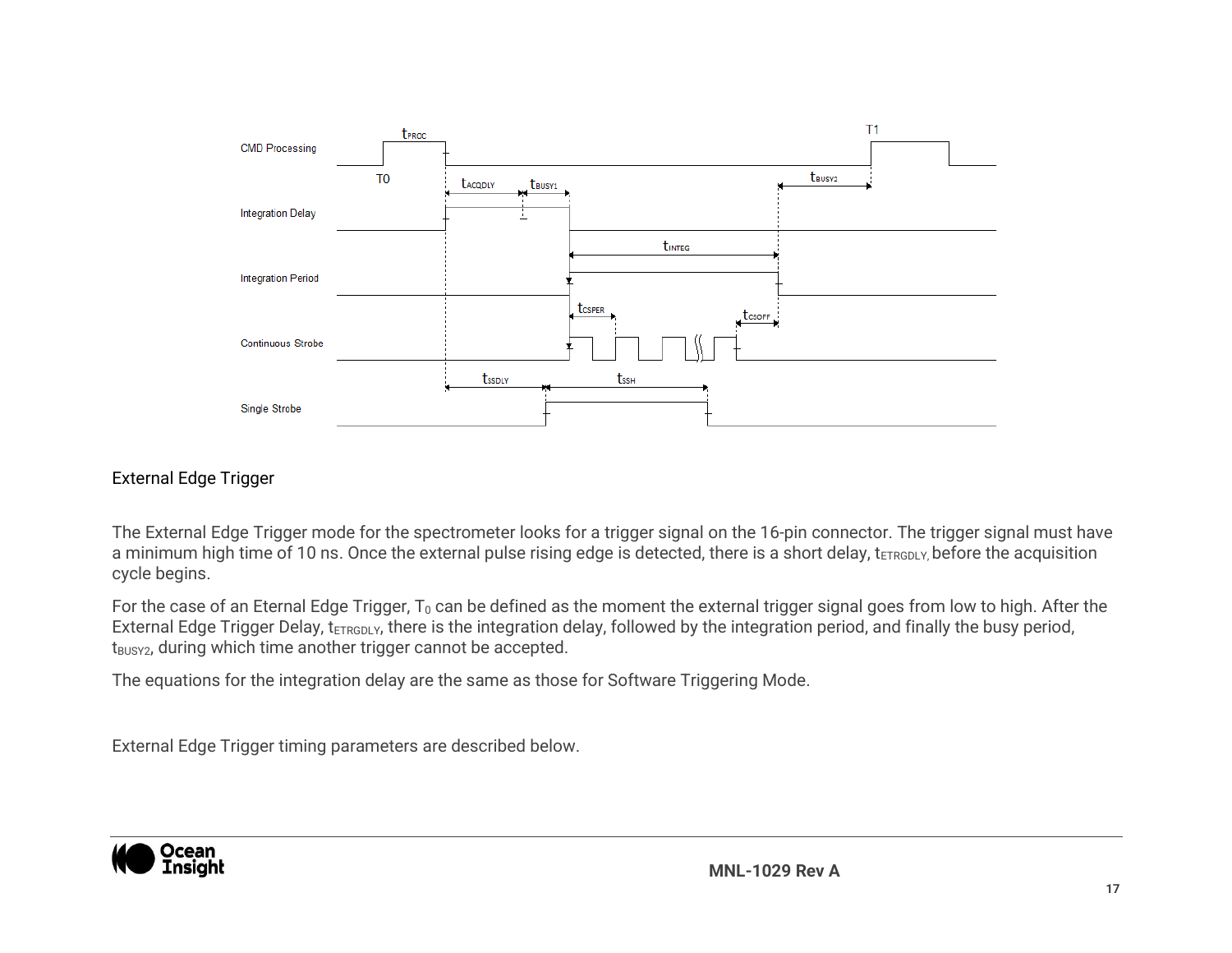| <b>Symbol</b>       | <b>Description</b>                |                  | <b>Time</b>                        | <b>Notes</b>             |                                                                                                           |
|---------------------|-----------------------------------|------------------|------------------------------------|--------------------------|-----------------------------------------------------------------------------------------------------------|
|                     |                                   | min              | typ                                | max                      |                                                                                                           |
| T <sub>0</sub>      | <b>External Edge Trigger</b>      |                  |                                    |                          | <b>Start of Acquisition Cycle</b>                                                                         |
| t <sub>ETPH</sub>   | External Edge Trigger Pulse Width | 10 <sub>ns</sub> |                                    |                          |                                                                                                           |
| tetrgdly            | External Edge Trigger Delay       |                  | $30$ ns                            |                          |                                                                                                           |
| t <sub>ACQDLY</sub> | <b>Acquisition Delay</b>          | $0 \mu s$        |                                    | $21.47 \,\mu s$          | User specified, 1µs resolution                                                                            |
| t <sub>BUSY1</sub>  | <b>Busy</b>                       | $1 \mu s$        |                                    | $218$ µs                 | 1 µs for $t_{\text{INTEG}}$ >= $t_{\text{BUSY2}}$<br>$(219 - t_{INTEG})$ µs for $t_{INTEG}$ < $t_{BUSY2}$ |
| tinteg              | <b>Integration Period</b>         | $1 \mu s$        | --                                 | 1.19 hours               | User specified, 1 µs resolution                                                                           |
| t <sub>BUSY2</sub>  | Busy                              | $\overline{a}$   | $\overline{\phantom{a}}$           | $\overline{\phantom{a}}$ | Constant at 218 µs                                                                                        |
| tsspLy              | <b>Single Strobe Delay</b>        | $0 \mu s$        | $-\!$                              | 1.19 hours               | User specified, 1 µs resolution                                                                           |
| $t_{\text{SSH}}$    | Single Strobe High Time           | $0 \mu s$        | $\hspace{0.05cm} -\hspace{0.05cm}$ | 1.19 hours               | User specified, 1 µs resolution                                                                           |
| t <sub>CSPER</sub>  | <b>Continuous Strobe Period</b>   | 0 <sub>µ</sub> s | $-\!$                              | 1.19 hours               | User specified, 1 µs resolution                                                                           |
| t <sub>CSOFF</sub>  | <b>Continuous Strobe Off Time</b> | $0 \mu s$        |                                    | t <sub>CSPER</sub>       |                                                                                                           |

The following timing diagram represents the acquisition process for an External Edge Trigger event.

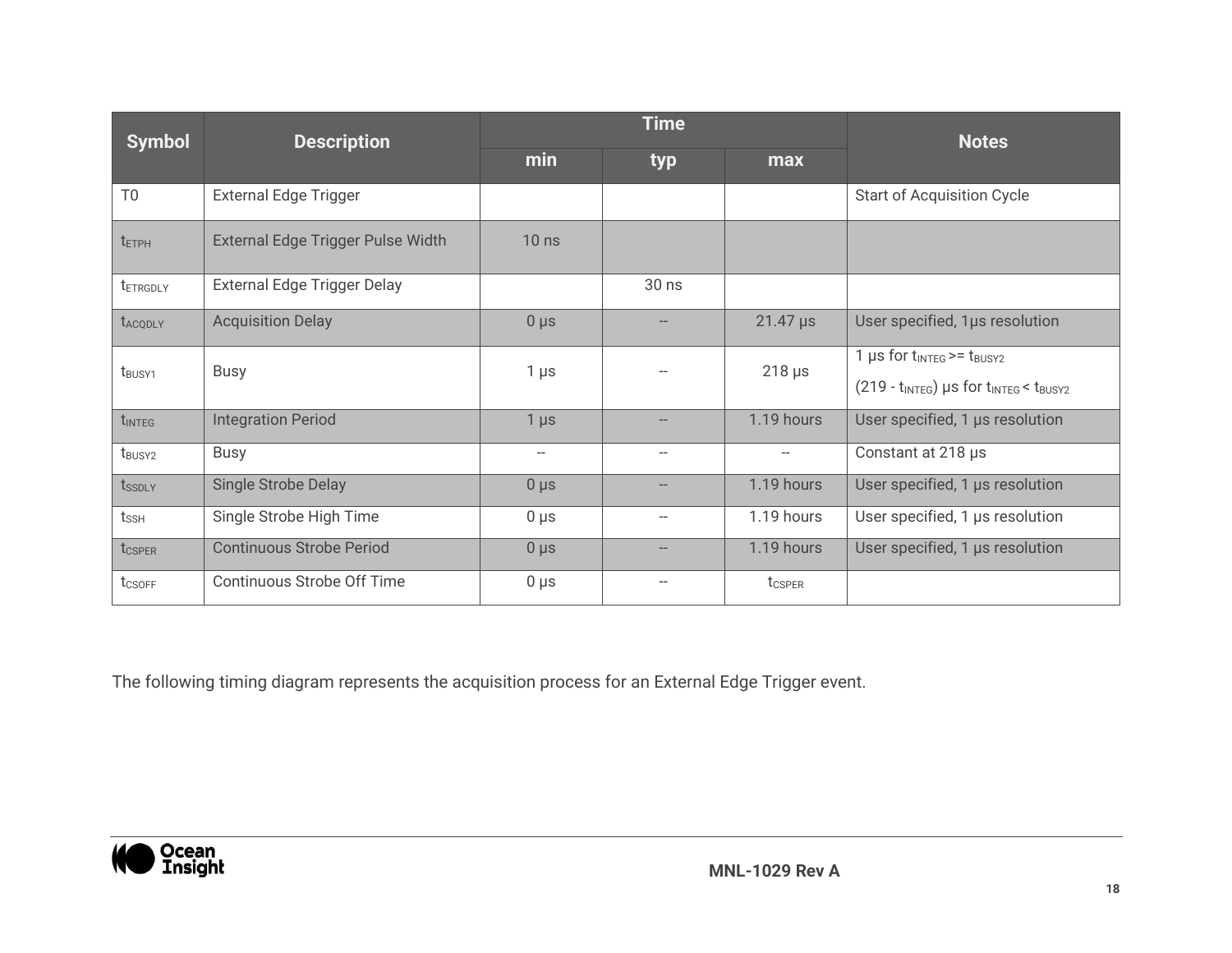

The single strobe function for the case of an edge trigger event is similar to that of a software trigger. The start of the single strobe pulse begins with the start of the integration delay.

Also, the continuous strobe signal function is the same as that of the software trigger and starts with the start of the integration cycle. Again, only full periods are exercised during integration time.

#### External Level Trigger

The External Level Trigger mode for the spectrometer waits for a trigger signal on the 16-pin connector. However, in External Level Trigger mode, the integration time is directly related to the pulse width of the trigger pulse.

Since the trigger pulse width determines the integration time, the trigger signal must be high for a minimum time. Specifically, the minimum trigger pulse width must satisfy the following condition, otherwise an error will occur and the received spectral values will be all 0's.

 $t_{TLPUL}$  >=  $t_{ETRGDLY}$  +  $t_{ACODLY}$  +  $max(t_{BUSY1})$ 

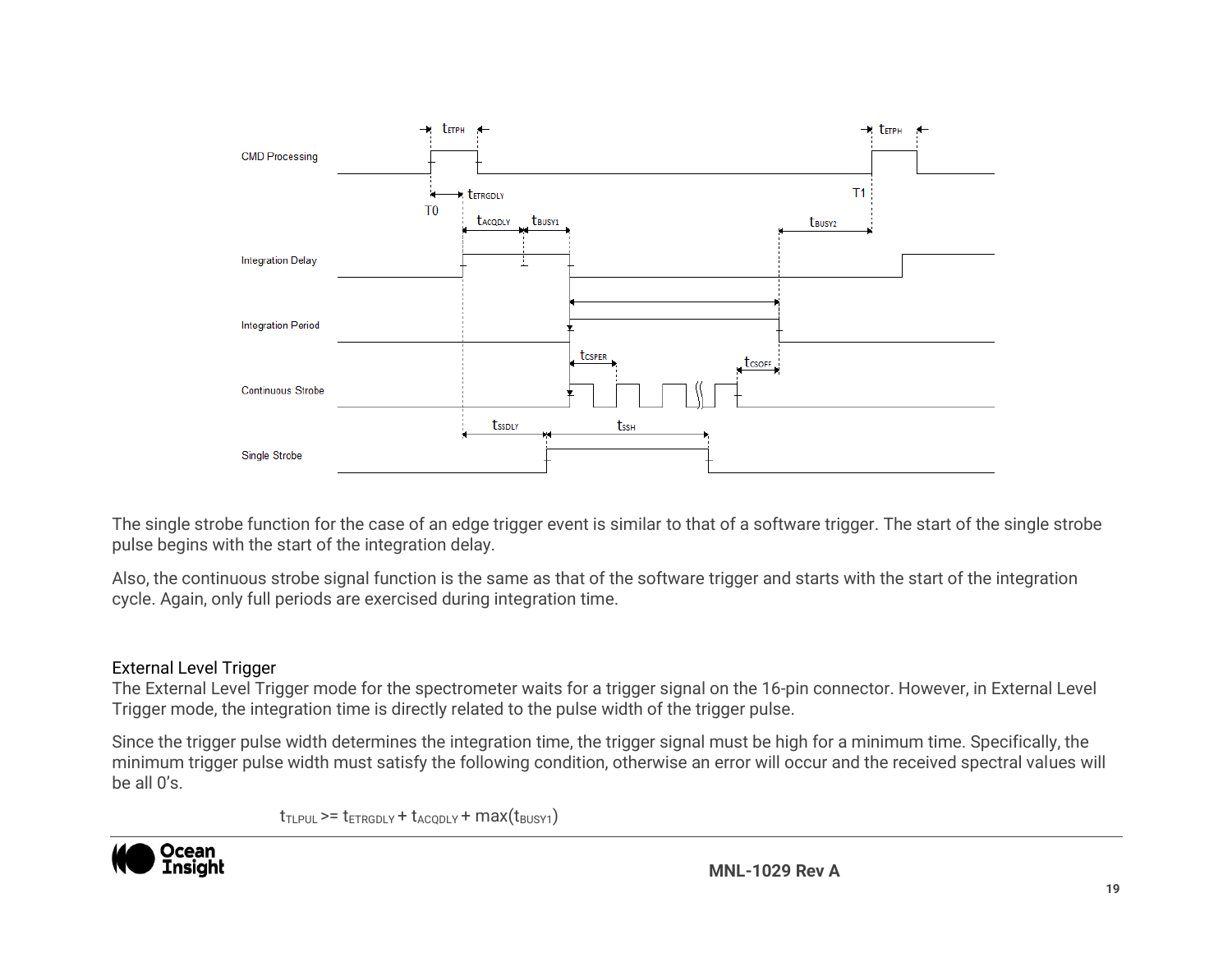Since the integration is not predefined (user defined), the minimum integration time is no longer 1 µs. The minimum integration effectively becomes the maximum busy time 1, t<sub>BUSY1</sub>, which is 218 µs. The user can still define an acquisition delay; however, the minimum integration remains fixed. External Level Trigger timing parameters are described below.

| <b>Symbol</b>        | <b>Description</b>                 | <b>Time</b>      |                          |                    | <b>Notes</b>                                                         |
|----------------------|------------------------------------|------------------|--------------------------|--------------------|----------------------------------------------------------------------|
|                      |                                    | min              | typ                      | max                |                                                                      |
| T <sub>0</sub>       | <b>External Level Trigger</b>      |                  |                          |                    | <b>Start of Acquisition Cycle</b>                                    |
| t <sub>TLPUL</sub>   | External Level Trigger Pulse Width | $218.03 \,\mu s$ |                          | 1.19 hours         | $30$ ns + 218 µs                                                     |
|                      |                                    |                  |                          |                    | (Minimum, $t_{ACQDLY} = 0$ )                                         |
| t <sub>ETRGDLY</sub> | External Edge Trigger Delay        | --               | $- -$                    | 30 ns              |                                                                      |
| t <sub>ACQDLY</sub>  | <b>Acquisition Delay</b>           | $0 \mu s$        | $\qquad \qquad -$        | 1.19 hours         | User specified, 1 µs resolution                                      |
| t <sub>BUSY1</sub>   | <b>Busy</b>                        | --               | $- -$                    | $1 \mu s$          | Constant at 1 µs                                                     |
| t <sub>INTEG</sub>   | <b>Integration Period</b>          | $218 \mu s$      |                          | 1.19 hours         | Integration period is equal to $t_{LPUL}$ -<br>$t_{ACQDLY}$ – 30 ns. |
| t <sub>BUSY2</sub>   | Busy                               | $- -$            | $- -$                    | $-$                | Constant at 218 µs                                                   |
| tssply               | <b>Single Strobe Delay</b>         | $0 \mu s$        | $\qquad \qquad -$        | 1.19 hours         | User specified, 1 µs resolution                                      |
| $t_{\text{SSH}}$     | Single Strobe High Time            | $0 \mu s$        | $-$                      | 1.19 hours         | User specified, 1 µs resolution                                      |
| tcsper               | <b>Continuous Strobe Period</b>    | $0 \mu s$        | $\overline{\phantom{0}}$ | 1.19 hours         | User specified, 1 µs resolution                                      |
| t <sub>CSOFF</sub>   | <b>Continuous Strobe Off Time</b>  | $0 \mu s$        | $\overline{\phantom{a}}$ | t <sub>CSPER</sub> |                                                                      |

The following timing diagram represents the acquisition process for an External Level trigger event.

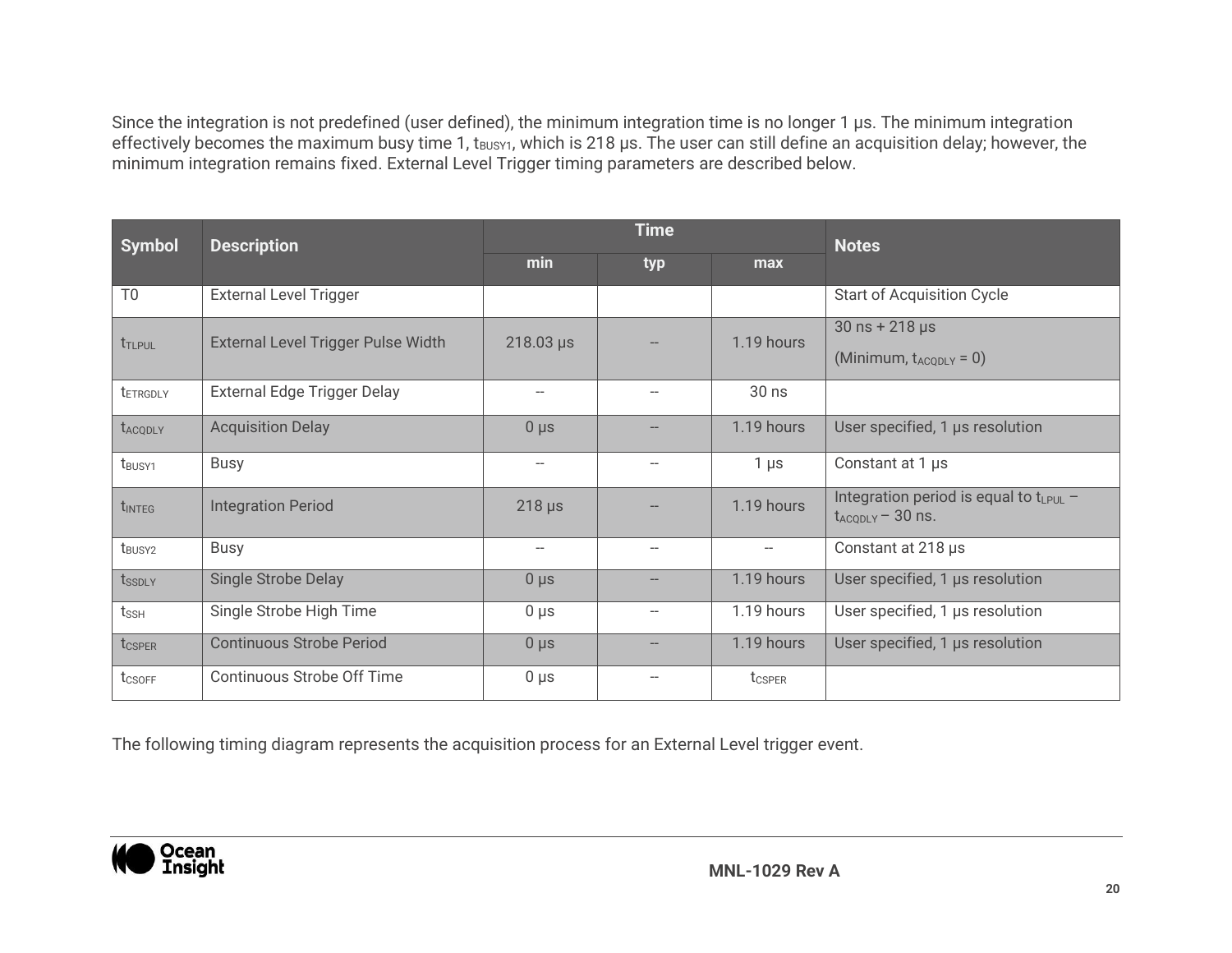

<span id="page-28-0"></span>Again, the single strobe signal functions the same as the two previous trigger modes. However, the continuous strobe signal is slightly different. For this case, the continuous strobe signal starts at the same time as the single strobe, start of t<sub>INTDLY</sub>, and is exercised for as long as the trigger level pulse is high or at least until the start of spectrometer busy time, or the start of  $t_{\text{BUSYZ}}$ . The continuous strobe signal will be cut off at any time during a period, which means the final period is not necessarily a full period.

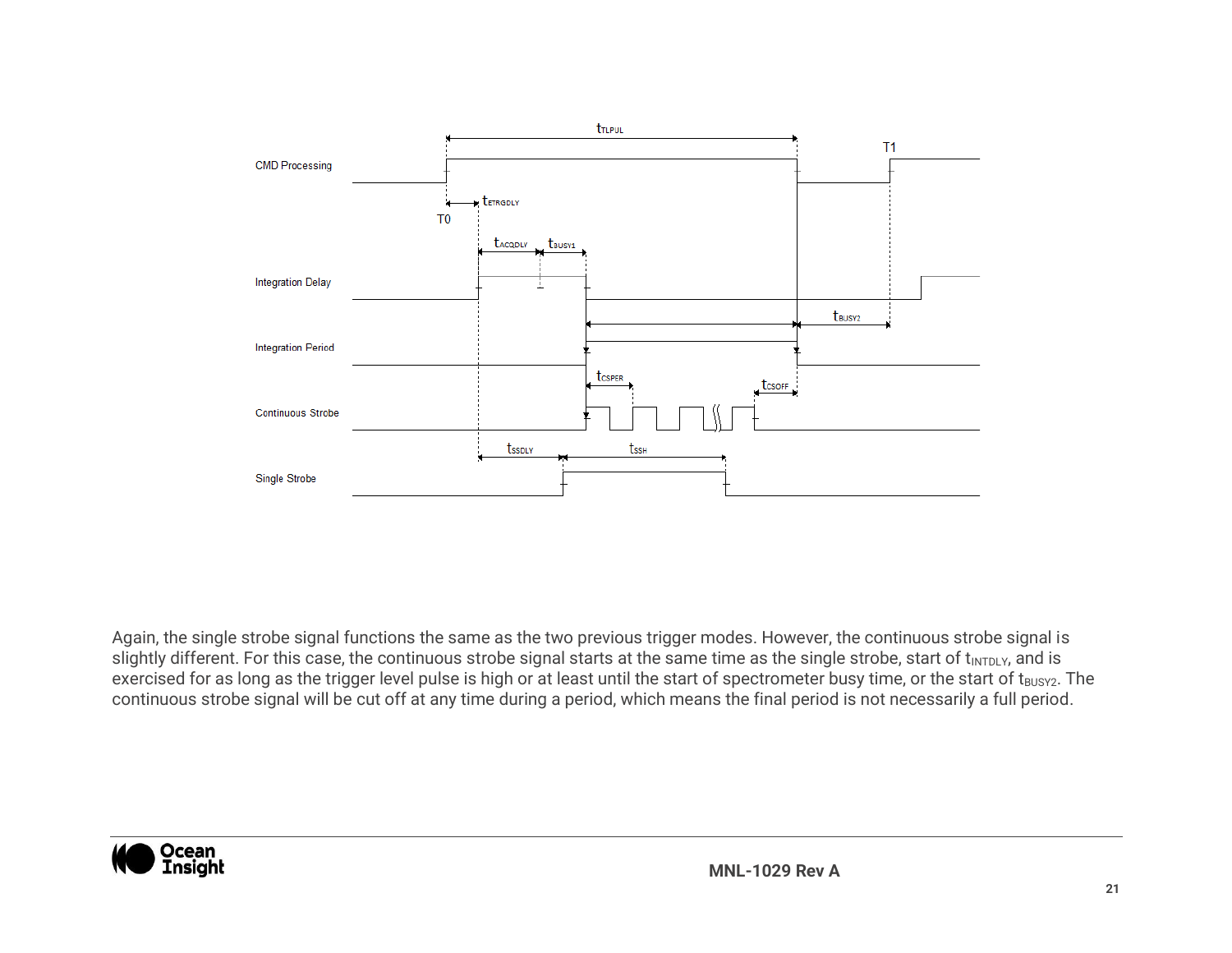### Mechanical Dimensions

Note: Dimensions are in inches.

Mounting: Recommend use of two #4-40 holes located on the Samtec/Fiber input side for a mounted configuration.



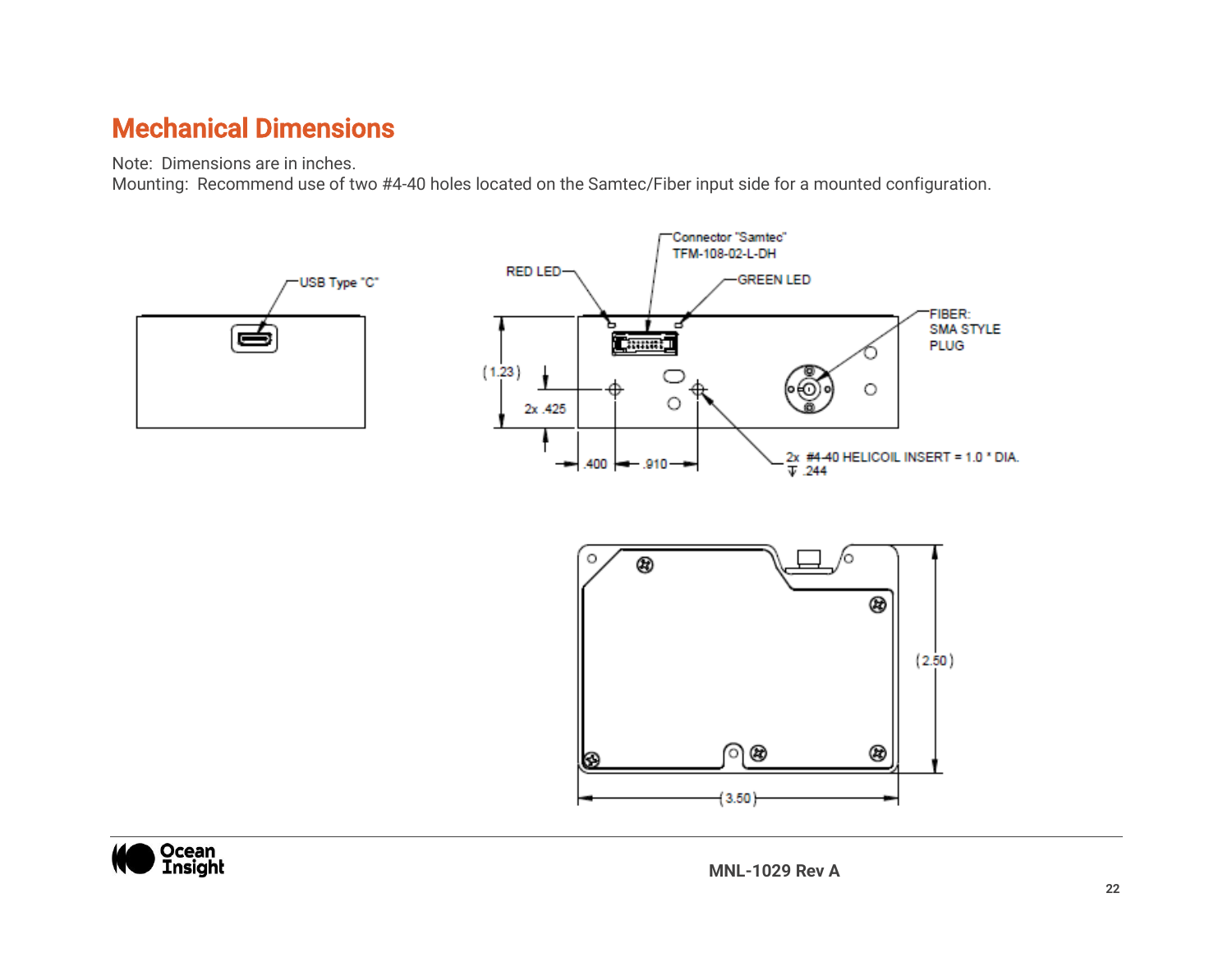# <span id="page-30-0"></span>Calibration

Each Ocean SR2 contains wavelength calibration coefficients, linearity coefficients, and a serial number unique to each spectrometer. The spectroscopy application reads these values directly from the spectrometer, enabling the ability to "hot-swap" spectrometers between computers without entering the spectrometer coefficients manually on each computer.

### <span id="page-30-1"></span>Wavelength Calibration

Each spectrometer is calibrated before it leaves Ocean Insight, however the wavelength for all spectrometers will drift slightly as a function of time and environmental conditions.

For instructions on how to calibrate the OCEAN SR2, visit [OceanInsight.com.](https://ooicorp-my.sharepoint.com/personal/heather_lovelady_oceanoptics_com/Documents/Branding/User%20Manuals/Flame/www.OceanInsight.com)

### <span id="page-30-2"></span>Irradiance Calibrations

Irradiance calibrations and relative irradiance calibrations are about quantifying the spectra, by translating the signal (incident number of photons) to a calibration. This can be either absolute (an atomic emission light source of known output power) or relative (corrected for instrument response function but not absolute units). It can be considered a measurement technique and is used widely in remote sensing, light metrology and anywhere where you wish to characterize the incident light source. Irradiance calibrations are not required for many techniques because these measure the relative signal changes with respect to the sample and not the light source.

You can find out more about irradiance calibration techniques at [OceanInsight.com.](file:///C:/Data/Junonia%20Tech/c_Ocean%20Insight/Marketing%20doc%20updates/Flame/www.OceanInsight.com)

OceanView has wizards that will step you through absolute irradiance and relative calibrations and more information on these is located in the OceanView.